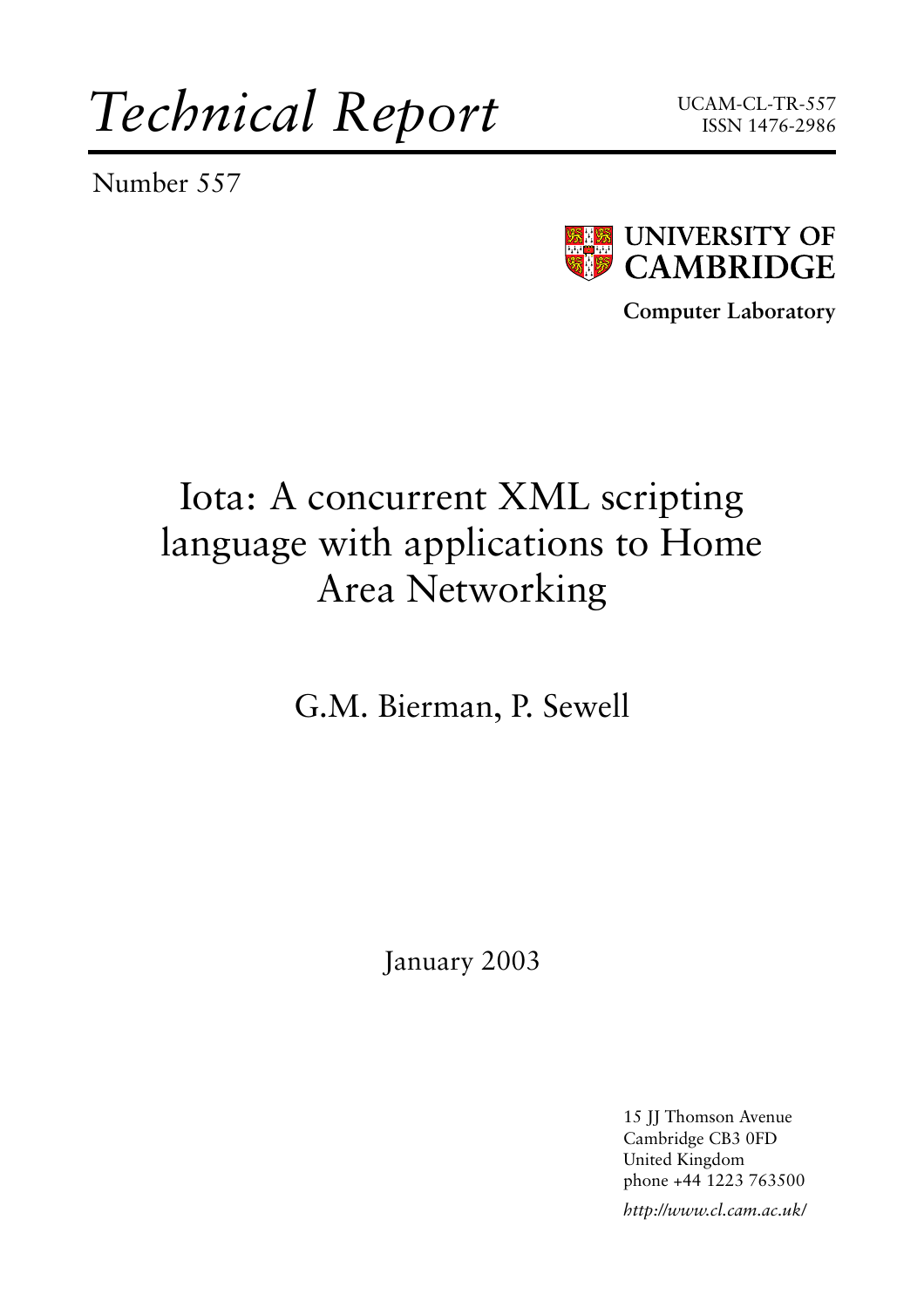c 2003 G.M. Bierman, P. Sewell

Technical reports published by the University of Cambridge Computer Laboratory are freely available via the Internet:

*http://www.cl.cam.ac.uk/TechReports/*

Series editor: Markus Kuhn

ISSN 1476-2986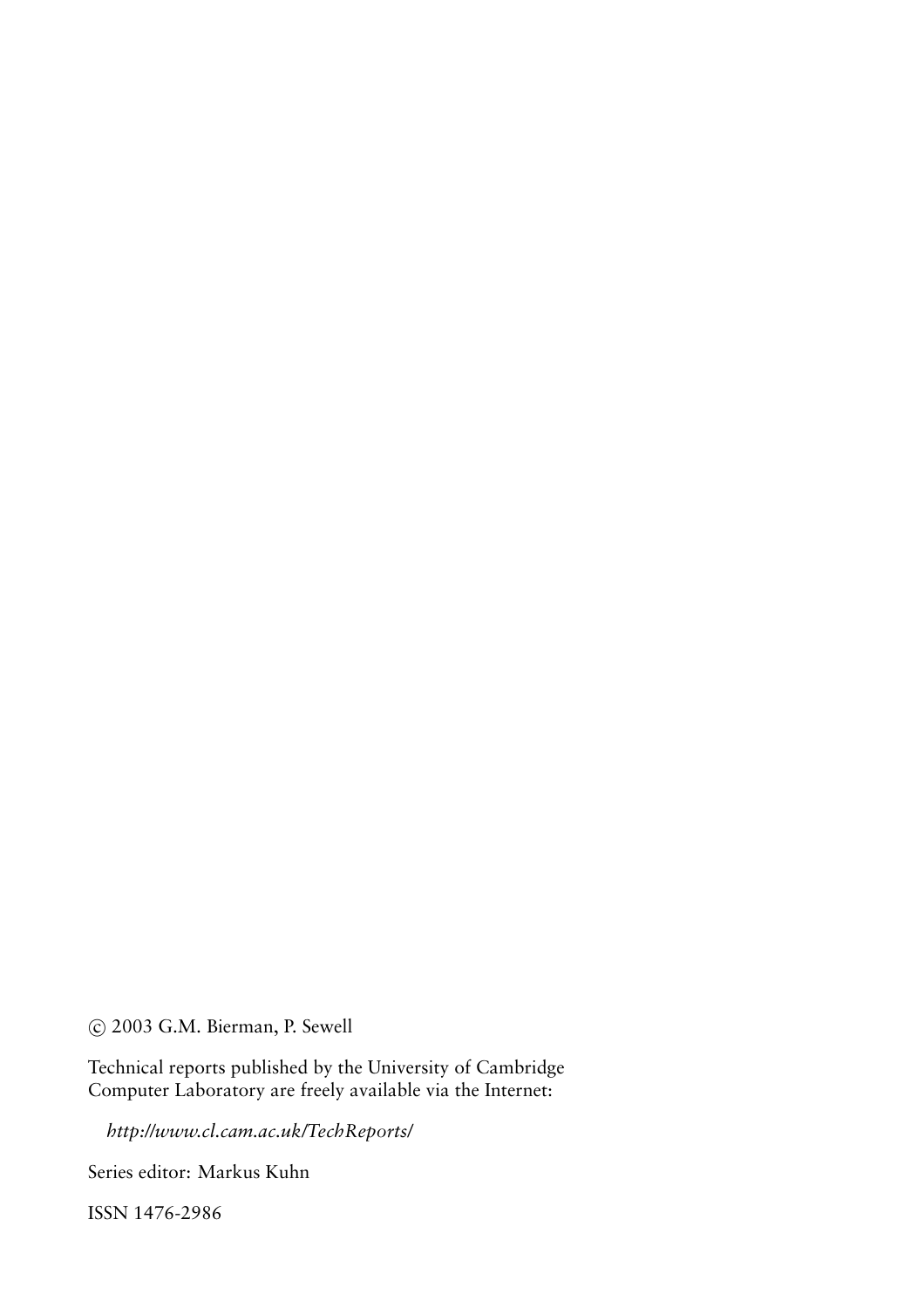# IOTA: A concurrent XML scripting language with applications to Home Area Networks

G.M. Bierman P. Sewell University of Cambridge Computer Laboratory, J.J. Thomson Avenue, Cambridge, CB3 0FD. {gmb,pes20}@cl.cam.ac.uk

#### Abstract

IOTA is a small and simple concurrent language that provides native support for functional XML computation and for typed channel-based communication. It has been designed as a domain-specific language to express device behaviour within the context of Home Area Networking.

In this paper we describe IOTA, explaining its novel treatment of XML and describing its type system and operational semantics. We give a number of examples including Iota code to program Universal Plug 'n' Play (UPnP) devices.

# Contents

|   | 1 Introduction                                               | $\overline{\mathbf{4}}$ |
|---|--------------------------------------------------------------|-------------------------|
|   | 2 Language Overview and Core Syntax                          | 5                       |
|   | 3 Design: XML                                                | 8                       |
|   | 4 Design: Concurrency                                        | 11                      |
|   | 5 Application: Coding Events                                 | 12                      |
|   | 6 Application: HAN architecture and controlling a HAN device | 14                      |
|   | 7 Application: Networking primitives                         | 15                      |
| 8 | Conclusion                                                   | 16                      |
|   | <b>A</b> IOTA Definition                                     | 18                      |
|   | References                                                   | 32                      |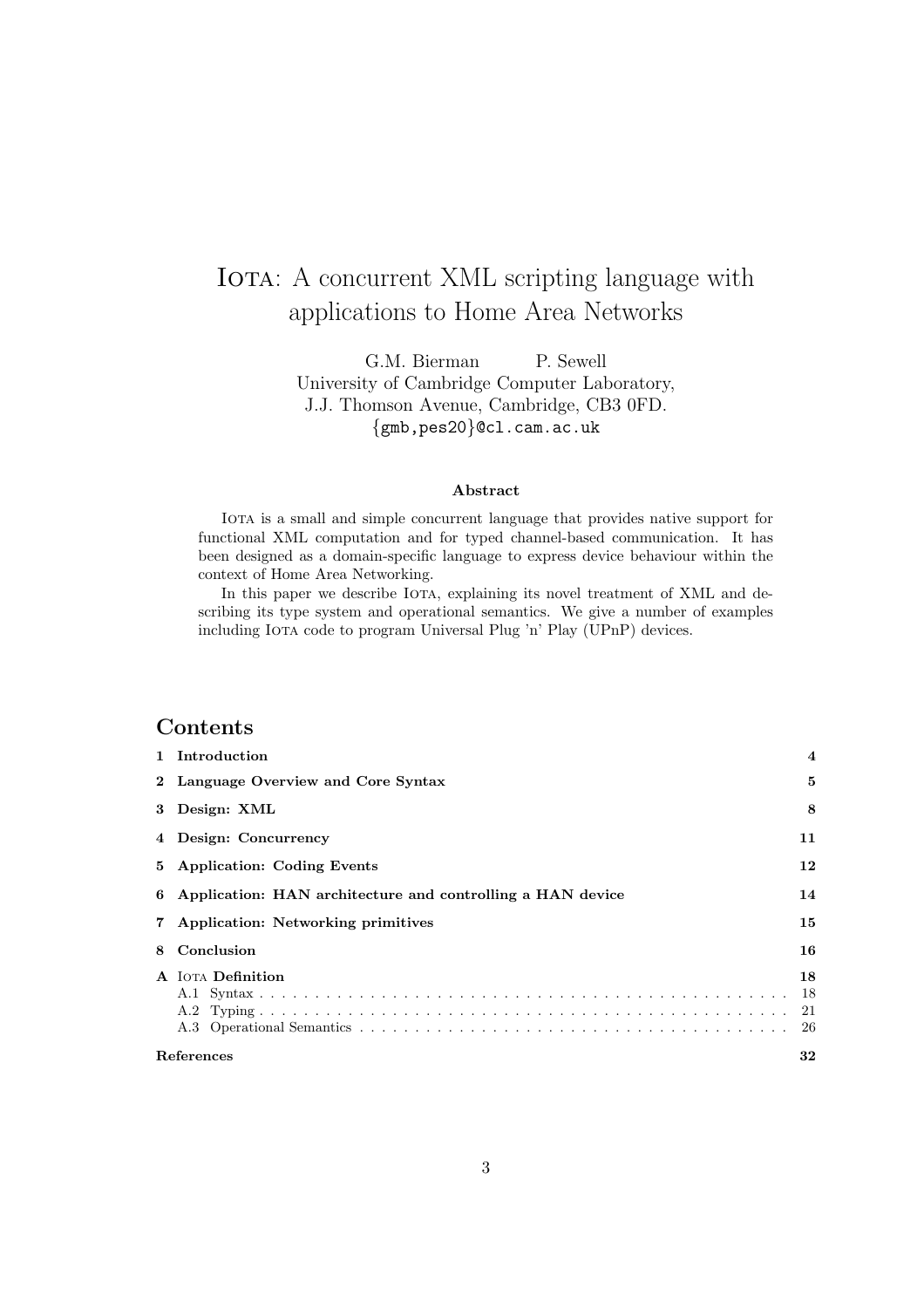### 1 Introduction

Rapid advances in network and device technologies are accelerating the vision of pervasive networking and ubiquitous computing. One such area is in the home: one can reasonably expect homes in the near future to have some form of local area network (a so-called Home Area Network, or HAN), and future consumer devices to exploit this interconnectivity. Various media sources (e.g. TV receivers, CD players) and sinks (e.g. video displays, amplifier/speaker combinations) will become integrated with phone access, traditional home-automation of lighting and heating, etc. The ability to 'script' the whole house will be key. Indeed, consumer device manufacturers are already formulating proposals for how their devices may communicate and cooperate within such a future home, e.g. the XMLbased UPnP [upn00]. Software developers will face new challenges in this environment. Typical applications will involve concurrent scripting, and some form of communication; features that are rather heavyweight in conventional programming languages. In addition, consumer devices will offer only a small software platform, and to reduce device time-tomarket it will be important to make code development relatively straightforward.

The AutoHAN project in the Cambridge Computer Laboratory [SGG01, BH01] is investigating various aspects of the architecture, programming and user-interface issues within a future Home Area Network. We have designed and implemented a domain specific language, IOTA, to address some of the software engineering issues of developing code in this environment. Some of the problems we have addressed are:

- Concurrency: A HAN will consist of a large number of devices, executing concurrently, and communicating often. Thus we need a simple, lightweight, and flexible paradigm for writing highly concurrent scripts.
- XML: It is rapidly becoming clear that XML will be the *lingua franca* for communication in future networks. Indeed, the language for device description and communication in the UPnP standard is XML. We need to support native syntax for creation and examination of XML values in our programming language, rather than simply providing library calls for dealing with XML as in Java.
- Elegance: A HAN is a critical piece of infrastructure; programmable devices need to be reliable and have easily predictable behaviour. Given that this home setting is unlikely to require the ultra-fast execution of code, the key problem for the software developer is to quickly develop clear and predictable code. Thus we need a simple programming language, with well-defined and clear semantics, and at a high level of abstraction. The domain is intrinsically concurrent, but for writing predictable code it is useful to have a clearly-identifiable functional fragment of the language.
- Strong typing: Strong typing is a key programming language feature for constructing reliable software. Straightforward type systems for functional and concurrent languages are well-understood, and there is a developing body of work on typing XML computation. In the HAN setting, however, we can assume little about the structure of XML received from other devices – in particular, there may not be standard DTDs or Schema that it is guaranteed to conform to.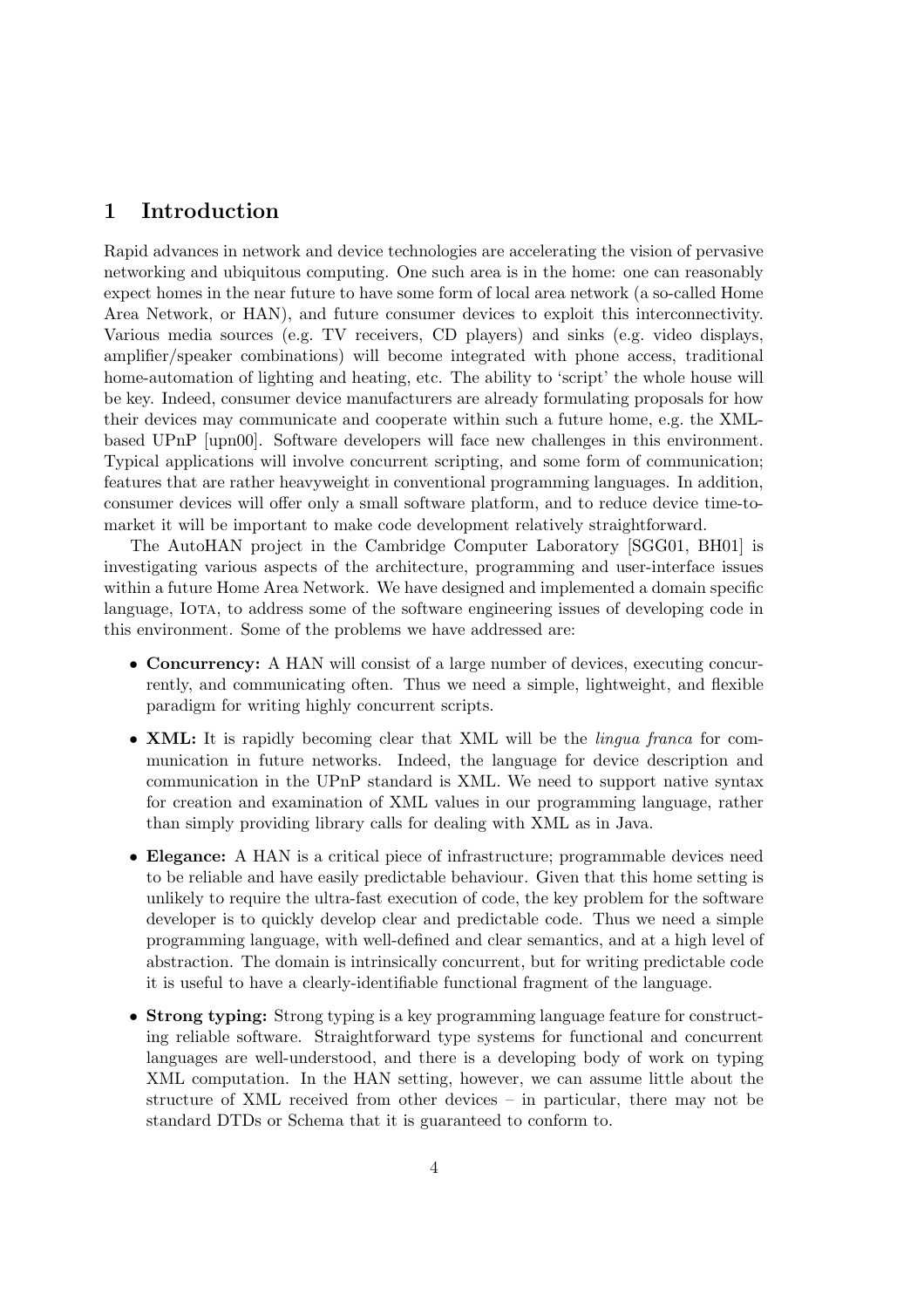• Correctness: Given the importance of the correct behaviour of code executing within the home, there will be increased pressure on software developers to assert and verify claims of program correctness. Automated proofs of certain safety properties may even be required. We need to develop a language that is both small enough to feasibly reason about, and also amenable to various techniques for reasoning about program correctness.

In this paper we describe the main design choices underlying IOTA, showing how the problems above have been addressed. We first outline the types and syntax of a core language, in §2. The treatment of XML is discussed in §3, and that of concurrency in §4. We give some examples of Iota programming in §5–7, showing how event primitives can be coded up, how a UPnP device can be controlled, and some processing of XML data obtained by HTTP. IOTA has a semantic definition, comprising a type system and an operational semantics, and has been implemented. The definition is given in the Appendix.

# 2 Language Overview and Core Syntax

The core of IOTA is an explicitly-typed language, with types as in Figure 1. It provides several base types (distinguished only in that characters and strings are Unicode, to correspond with XML), tuples and lists. Higher-order functions are supported, with call-by-value semantics, and a fixed collection of ML-style exceptions can be raised and handled. The types MU and content will be introduced in the next section, and T chan and proc in the following section. The definition does not currently include parametric polymorphism but, as we shall see, it does involve subtyping. (In fact, the prototype implementation provides parametric polymorphism also.)

For concreteness we give the full syntax of the core language in Figure 2, in which constants and other terminals are as in Figure 1. Much is standard; the novel aspects are discussed in the subsequent sections.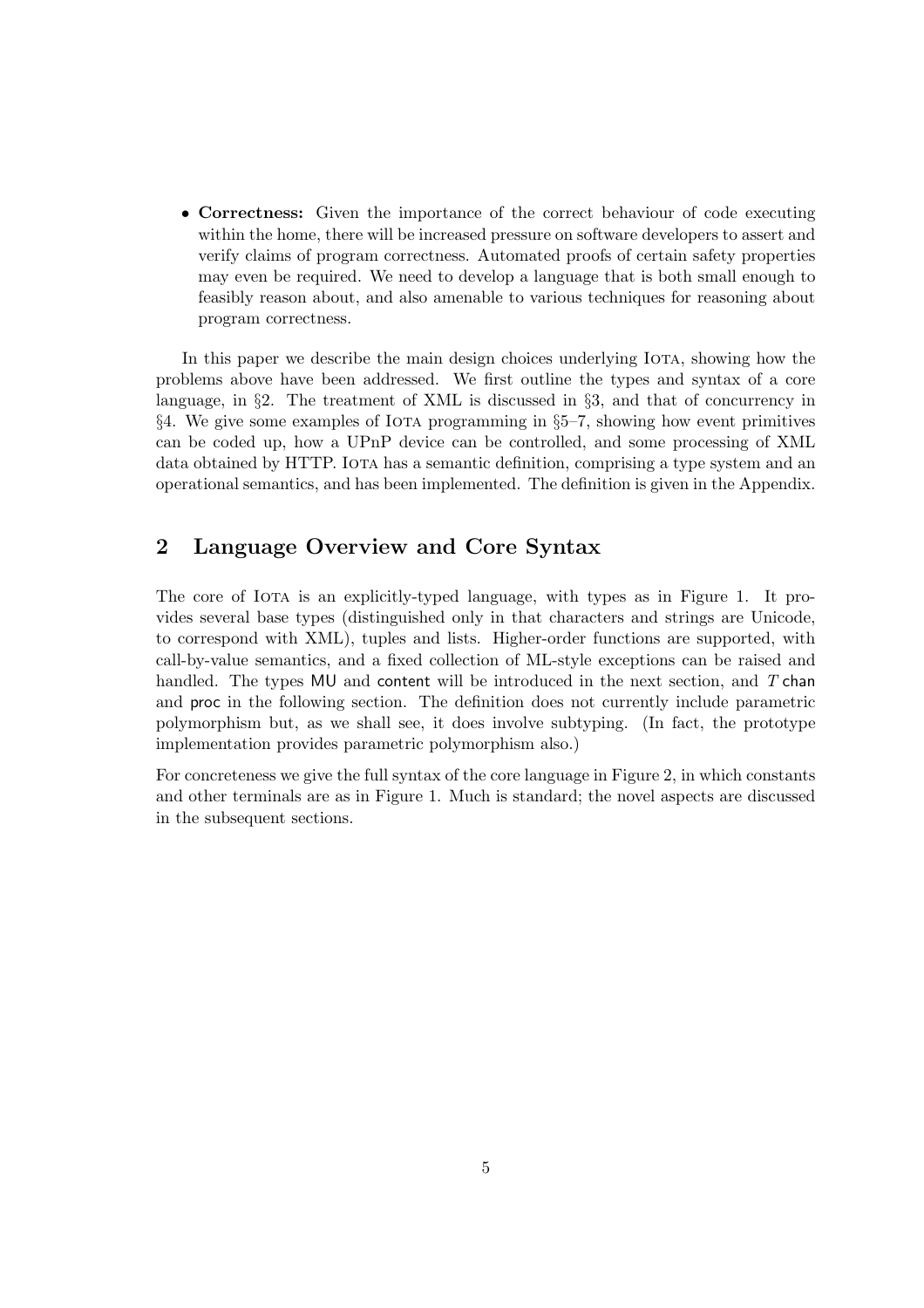| Types $T ::=$ bool |                  |                     | <b>Booleans</b>                    |  |
|--------------------|------------------|---------------------|------------------------------------|--|
|                    |                  | int                 | Integers                           |  |
|                    |                  | char                | Characters                         |  |
|                    |                  | string              | <b>Strings</b>                     |  |
|                    |                  | unit                | Unit                               |  |
|                    |                  | $T_1 *  * T_n$      | Tuples $n \geq 2$                  |  |
|                    |                  | $T$ list            | Lists                              |  |
|                    |                  | $T\,\rightarrow\,T$ | Function space                     |  |
|                    |                  | exn                 | Exceptions                         |  |
|                    |                  | MU                  | Mark-up                            |  |
|                    |                  | content             | Content (to be marked up)          |  |
|                    |                  | $T$ chan            | Channel carrying $T$               |  |
|                    |                  | proc                | Processes                          |  |
|                    |                  | Integer constant    |                                    |  |
|                    | $\frac{i}{b}$    | Boolean constant    |                                    |  |
|                    | $\boldsymbol{c}$ | Character constant  |                                    |  |
|                    | $\underline{S}$  |                     | String constant in quotes, eg "ab" |  |
|                    | $\boldsymbol{x}$ | Identifier          |                                    |  |
|                    | ex               |                     | Exception constructor              |  |
|                    | tag              | Tag                 |                                    |  |
|                    | $\boldsymbol{a}$ | Attribute name      |                                    |  |

 $\quad$  1: Iota Types and Terminals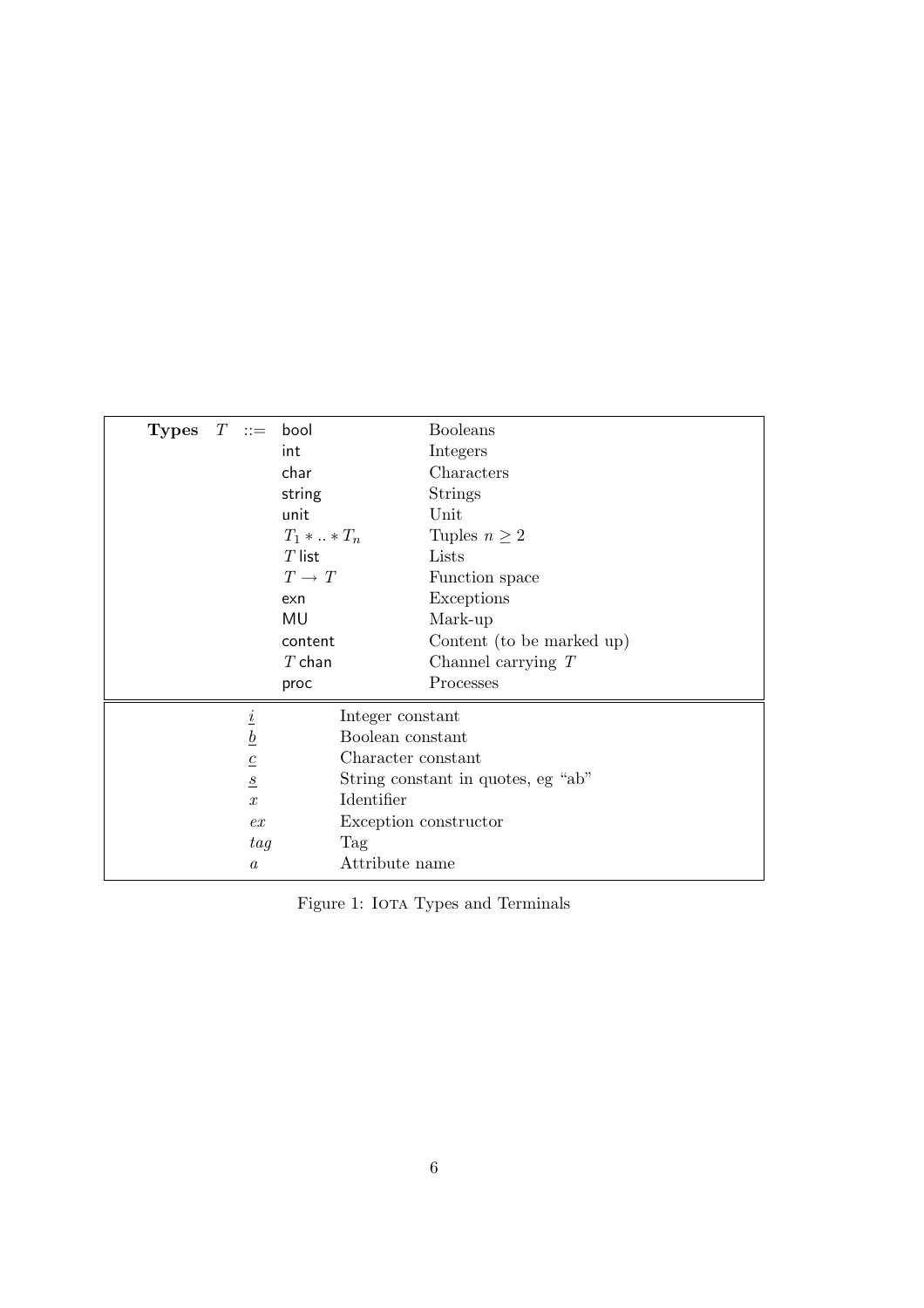| Expressions $e ::=$                                            | $\boldsymbol{x}$                                                                |                          | Identifier                    |                                              |
|----------------------------------------------------------------|---------------------------------------------------------------------------------|--------------------------|-------------------------------|----------------------------------------------|
|                                                                | $\underline{i}, \underline{b}, \underline{c}, \underline{s}$                    |                          |                               | Integer, Boolean, Character, String constant |
|                                                                | $\left(\right)$                                                                 |                          | Unit                          |                                              |
|                                                                | $(e_1, , e_n)$                                                                  |                          | Tuple $n \geq 2$              |                                              |
|                                                                |                                                                                 |                          | <b>Empty List</b>             |                                              |
|                                                                | $e$ : $e$                                                                       |                          | Cons                          |                                              |
|                                                                |                                                                                 | if $e$ then $e$ else $e$ | Conditional                   |                                              |
|                                                                | $\mathbf{fn} \; match$                                                          |                          | Function                      |                                              |
|                                                                | $\mathbf{fr}\; x\; match$                                                       |                          | Recursive Function            |                                              |
|                                                                | e e                                                                             |                          | Application                   |                                              |
|                                                                | $let$ $dec$ in $e$                                                              |                          | Local declaration             |                                              |
|                                                                | $ex$ e $x$                                                                      |                          | Exception                     |                                              |
|                                                                | raise $e$                                                                       |                          | Raise exception               |                                              |
|                                                                | try e with match                                                                |                          | Handle exception(s)           |                                              |
|                                                                | $\langle te\ aes/\rangle/e$                                                     |                          | Markup                        |                                              |
|                                                                | $\overline{0}$                                                                  |                          | Empty process                 |                                              |
|                                                                | e  e                                                                            |                          | Parallel composition          |                                              |
|                                                                | new $x: T$ in $e$                                                               |                          | New channel declaration       |                                              |
|                                                                | e!e                                                                             |                          | Output along a channel        |                                              |
|                                                                | e?e                                                                             |                          | Input from a channel          |                                              |
|                                                                | $e$ ?* $e$                                                                      |                          | Replicated input              |                                              |
| <b>Matches</b> match ::= $p \Rightarrow e$                     | $p \Rightarrow e \mid match$                                                    |                          |                               |                                              |
| <b>Tag expressions</b> $te ::= tag$ Constant Tag               |                                                                                 | $\{e\}$ Computed Tag     |                               |                                              |
| Attribute expression sequences $\text{aes} \ ::= \text{empty}$ |                                                                                 |                          | $a = e$ aes                   | Empty sequence                               |
| <b>Patterns</b> $p ::= * : T$                                  |                                                                                 | Wildcard                 |                               |                                              |
|                                                                | x: T                                                                            | Variable                 |                               |                                              |
|                                                                | $\underline{i}, \underline{b}, \underline{c}, \underline{s}$<br>$\left(\right)$ | Unit                     |                               | Integer, Boolean, Character, String constant |
|                                                                | $(p_1,,p_n)$                                                                    | Tuple $n \geq 2$         |                               |                                              |
|                                                                |                                                                                 | <b>Empty List</b>        |                               |                                              |
|                                                                | p::p                                                                            | Cons                     |                               |                                              |
|                                                                | $ex\,p$                                                                         |                          | Exception constructor pattern |                                              |
|                                                                | $\langle tp \; aps / \rangle p$                                                 | Markup pattern           |                               |                                              |
|                                                                |                                                                                 |                          |                               |                                              |
| Tag Patterns                                                   |                                                                                 | tp<br>$::=$              | $\ast$                        | Wildcard tag pattern                         |
|                                                                |                                                                                 |                          | tag                           | Constant tag pattern                         |
|                                                                |                                                                                 |                          | ${x}$                         | Identifier                                   |
| <b>Attribute Patterns</b>                                      |                                                                                 | $::=$<br>ap              | $\ast$                        | Wildcard                                     |
|                                                                |                                                                                 |                          | $\underline{s}$               | String<br>Identifier                         |
|                                                                |                                                                                 |                          | $\boldsymbol{x}$              |                                              |
| <b>Attribute Pattern Sequences</b>                             |                                                                                 | aps<br>$::=$             | empty<br>$\ast$               | Empty sequence<br>Wildcard sequence          |
|                                                                |                                                                                 |                          |                               |                                              |
|                                                                |                                                                                 |                          | $a = ap \;aps$                |                                              |
| <b>Declarations</b> $dec ::= \text{val } x = e$ Value          |                                                                                 |                          |                               |                                              |

Figure 2: IOTA Core Language Syntax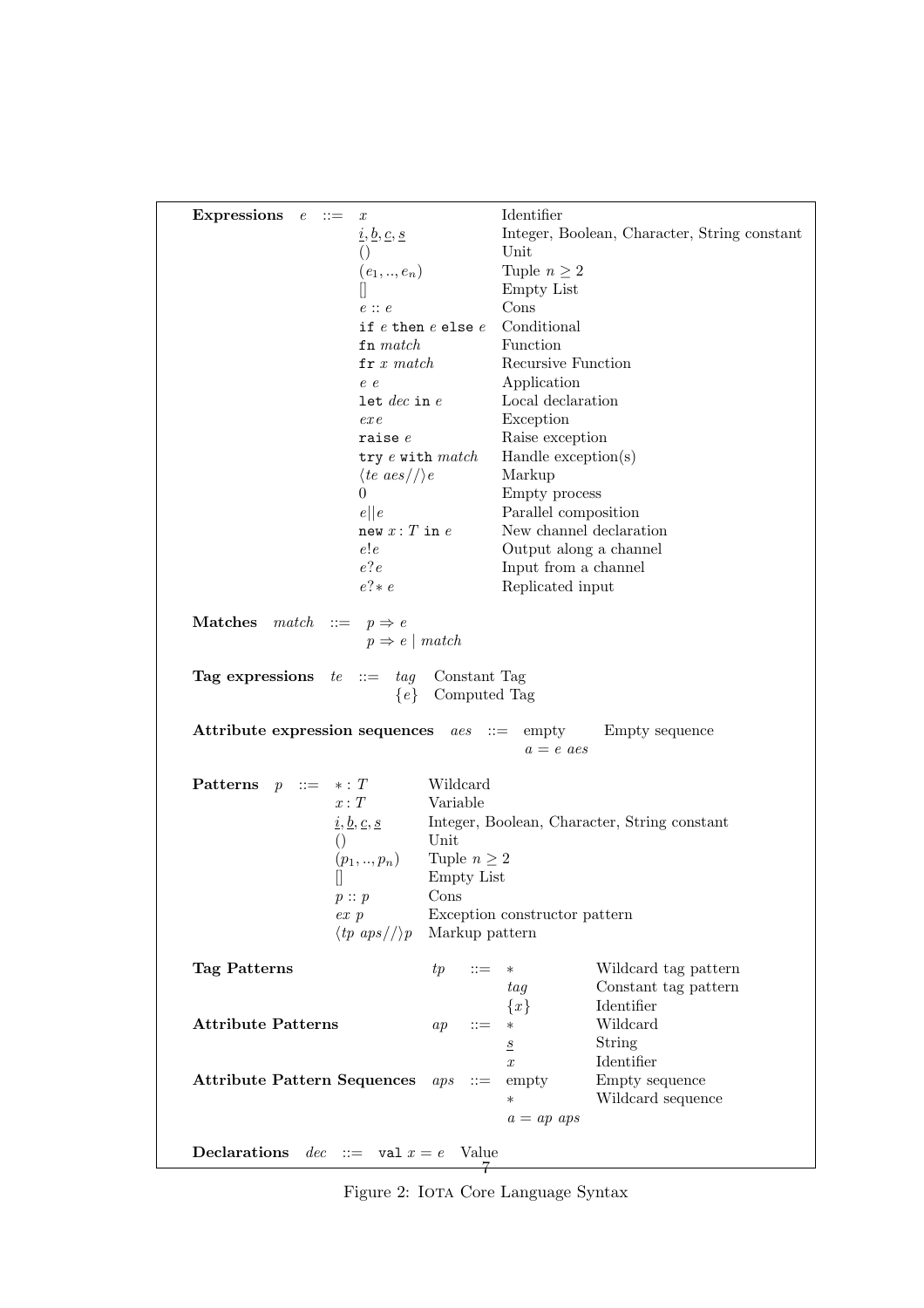### 3 Design: XML

One of the main design questions for Iota is how the XML computation should be typed. There are three options:

- 1. not at all, i.e. treating all XML values as strings;
- 2. guaranteeing XML well-formedness, i.e. that opening and closing tags match and that elements are appropriately nested; or
- 3. guaranteeing XML validity, i.e. well-formedness together with conformance to a DTD, Schema, or other specification.

The last is most desirable, where feasible, as it will exclude many erroneous programs. A number of programming-language type systems for validity have been developed, notably those of XDuce [HP00] and XMλ [SM00]. Unfortunately in the HAN setting it is unclear whether any single notion of schema will become widespread. There are many options – Lee and Chu [LC00] discuss six schema languages in detail and mention four others in passing. In fact, at the start of the IOTA design we could obtain sample descriptions of a device (a UPnP-enabled CD player) only as well-formed fragments of XML based on informal 'templates', rather than any DTD or Schema specification. We therefore chose option (2), designing a type system that ensures well-formedness only. This has three further advantages. Firstly, the type system is considerably simpler that those of [SM00, HP00]. Secondly, it allows computation of XML tags, which would be hard to statically type in a system for validity. Thirdly, it may make it easier to write code which is robust under future (unpredictable!) changes of device descriptions, following the 'ignore options that are not understood' principle that has been so successful in network protocols. This is especially important in the highly dynamic world of home device manufacture, where devices are updated rapidly and there is intense competition between manufacturers – universal agreement would be desirable (perhaps using the WSDL language, developed for specifying web services), but seems most unlikely.

One of our design goals was to allow XML to appear in the code in as close a form to the XML standard as possible, with little syntactic 'noise' (beyond that intrinsic to the standard, of course). This contrasts with work where XML elements are coded up using existing language features, e.g. the Haskell XML embedding of Wallace and Runciman [WR99]. A simple XML element can be written as an IOTA value as below

 $\langle \text{person age} = "3" \rangle "Tim" \langle \text{/person} \rangle$ 

which is as in the standard except for the quotes of "Tim". These are required to disambiguate between constants and computations – the language allows any (well-typed) expression in the same position, for example

let val  $x = 4$  in  $\langle \text{person age} = "3" \rangle (x + 5) \langle \text{/person} \rangle$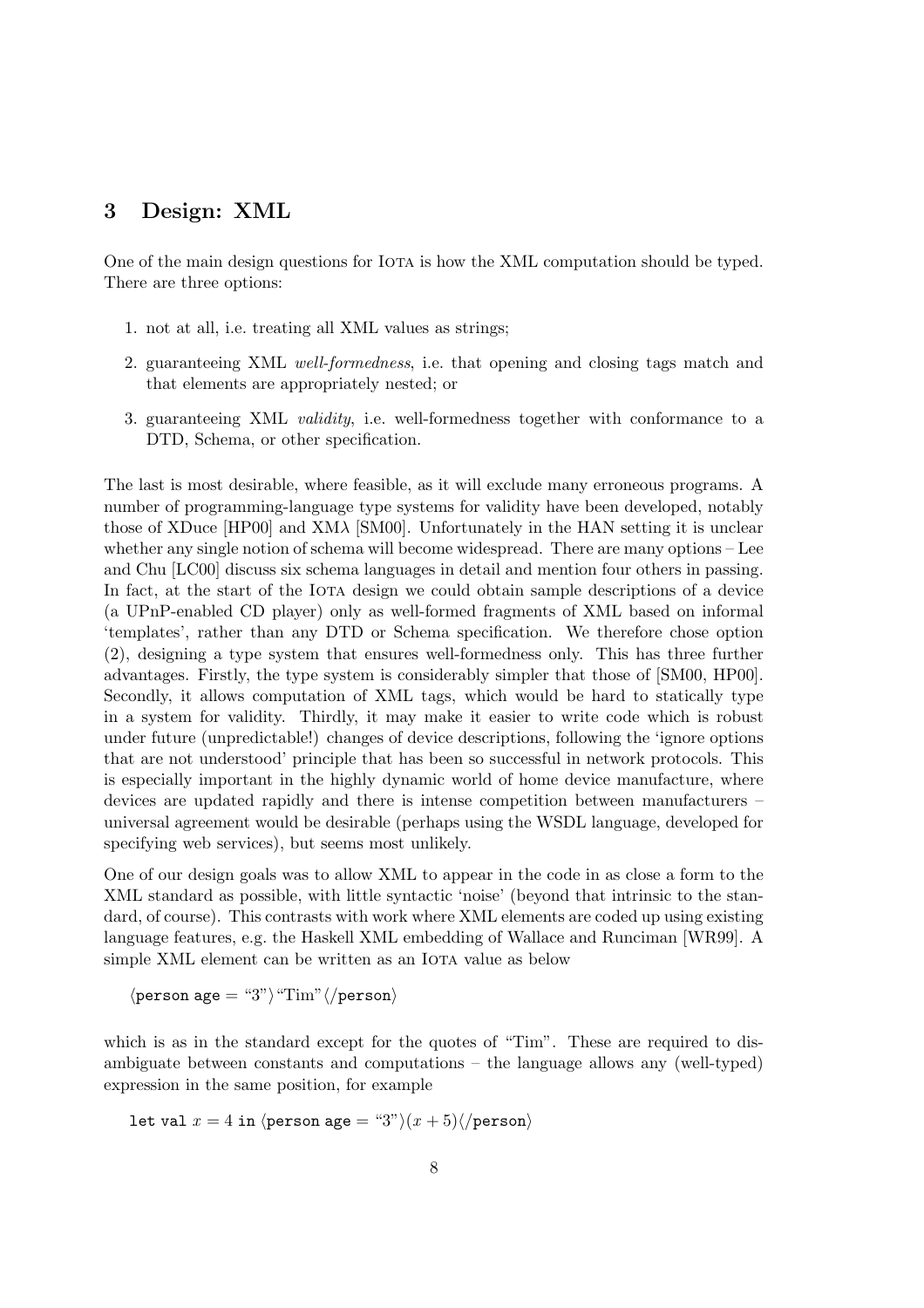which shows also an implicit coercion from int to XML, just as the earlier example coerced a string to  $XML<sup>1</sup>$ 

Computations in attribute position are also possible, for example

 $\langle \text{person name} = \text{``Berners''} \land \text{``-"} \land \text{``Lee''} \rangle$ 

as are computations in tag position, for example

let  $x =$  "person" in  $\langle \{x\}$  age = "7"/)

though for the latter we use extra syntax (the braces  $\{$  and  $\}$ ) in the computation case rather than the constant case, as we expect the majority of XML expressions will have constant tags. We do not permit computation of attribute names, as this would make it hard to statically ensure well-formedness (to prevent repeated names) and as we believe the need will be rare.

Making this precise, the core language has a single XML expression form

 $\langle te \ aes/\rangle\$ e

in which te is a tag expression, aes is a sequence of attribute expressions, and e is an expression whose value is to be marked up. There are straightforward derived forms, which are translated out before typechecking as below, to provide the usual outfix and non-fix syntax.

 $\langle tag \text{ } aes \rangle e \langle /tag \rangle \rightarrow \langle tag \text{ } aes//\rangle e \text{ } (\text{derived})$  $\langle te\ aes/\rangle \longrightarrow \langle te\ aes/\rangle$ [] (derived)

We introduce two types, MU, of XML elements, and content, broadly of values that can be marked-up. For convenience we allow a number of types to be candidates for marking up, defining a subtyping relation with the axioms

bool <: content int <: content char <: content string <: content MU <: content

together with the usual rules for functions, tuples, lists, reflexivity and transitivity. To type a markup expression the tag and attribute expressions must be ok (the rules for which are in the Appendix) and the body  $e$  must be a content list.

 $E \vdash te$  ok  $E \vdash aes$  ok  $E \vdash e$ : content list  $E \vdash \langle te \; aes / \langle \rangle e : \mathsf{M} \mathsf{U} \rangle$ 

<sup>&</sup>lt;sup>1</sup>An alternative would be to allow strings to appear without quotes, and require all program identifiers to be prefixed, e.g. with a dollar sign. We felt that this would be too burdensome for the programmer.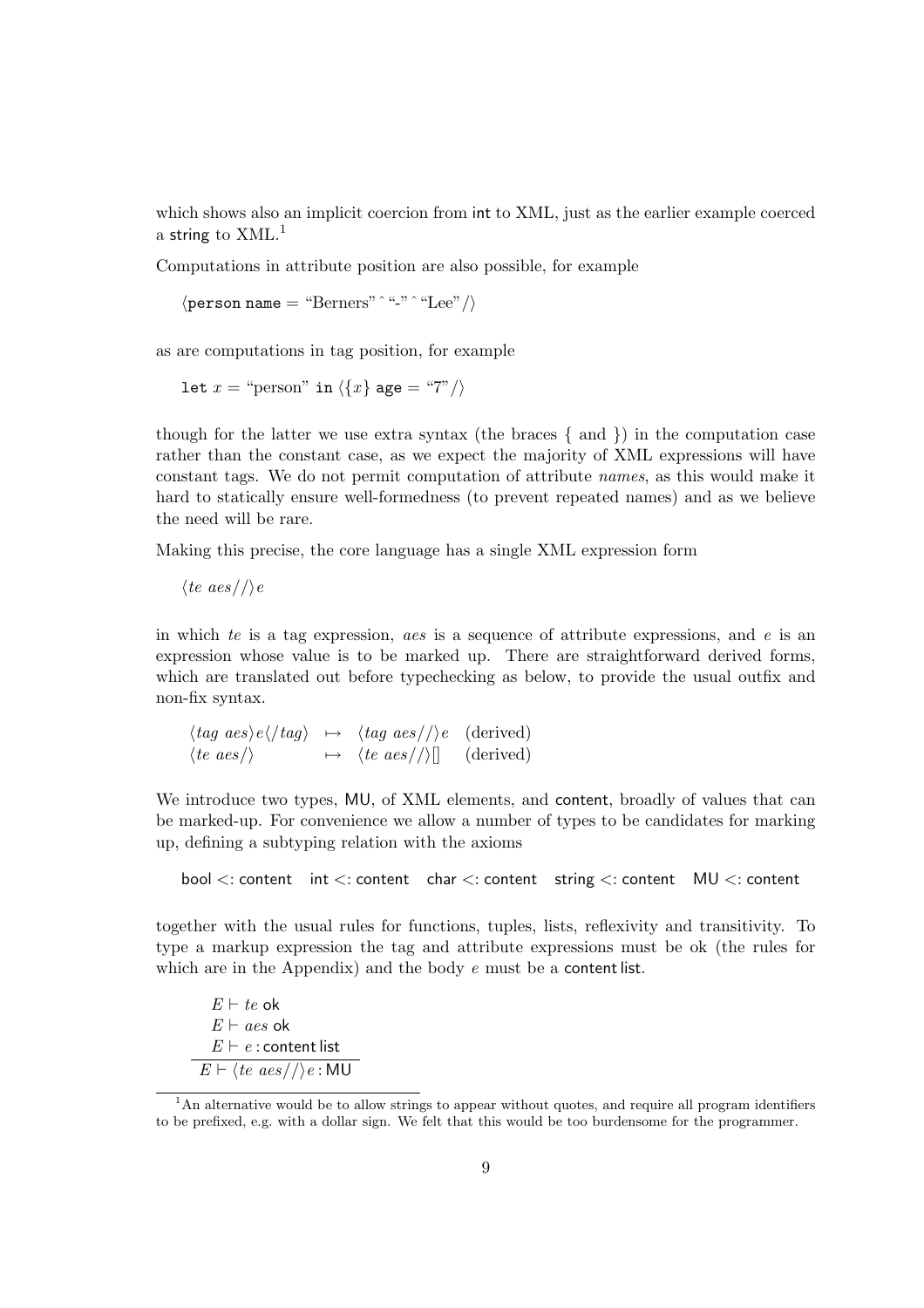The XML element

#### <A><B>Hello</B> <B>World</B> <F>Hello</F> <F>Universe</F></A>

is thus represented in core IOTA as

 $\langle A//\rangle$  [ $\langle B//\rangle$  "Hello",  $\langle B//\rangle$  "World",  $\langle F//\rangle$  "Hello",  $\langle F//\rangle$  "Universe"]

where the body of the A tag is a bracket-and-comma delimited list of content.

To eliminate the clutter of these delimiters, and (more importantly) to allow the programmer to write expressions that look like XML elements, we allow certain space-separated sequences of expressions inside a pair of tags:

 $\langle taq \ aes \rangle_{e_1} \dots e_n \langle \cdot \rangle_{taq}$ 

allowing the above to be written as

 $\langle A \rangle \langle B \rangle$ "Hello" $\langle B \rangle \langle B \rangle$ "World" $\langle B \rangle \langle F \rangle$ "Hello" $\langle F \rangle \langle F \rangle \langle F \rangle$ "Universe" $\langle F \rangle \langle A \rangle$ 

Indeed, the first simple examples above already made use of this form to omit brackets. Its meaning is not straightforward, however. Consider the IOTA code fragment  $\langle A \rangle e e^{\prime} \langle A \rangle$ . The question is how to interpret  $e e'$ ? It is ambiguous as it stands: it could be a function application (with  $e: T \to \text{content}$  and  $e': T$ ), in which case the fragment should be regarded as  $\langle A \rangle$ [(e e')] $\langle A \rangle$ , or a juxtaposition of XML elements, in which case the fragment should be regarded as  $\langle A \rangle [e, e'] \langle A \rangle$ . There is even a third possibility, if  $e: T \to \text{content list}$ and  $e': T$ , in which case the fragment should be regarded as simply  $\langle A \rangle (e e') \langle A \rangle$ . Thus type-based disambiguation is required to make sense of such expressions. In this paper we do not specify exactly how this is done – the implementation uses an algorithm that seems to work well in practice; a formal description of its properties remains for future work. Note that in longer sequences one must deal also with the fact that cons and function application associate on opposite sides.

We should emphasise that the use of type-based disambiguation is an experimental design choice. Our aim was to allow the XML values within IOTA code to be as close as possible to the actual concrete syntax of XML. In practice, type-based disambiguation does not seem to cause much confusion for programmers, but clearly much more experience is needed. It remains to be seen whether programmers can always easily disambiguate their code, or whether we need to change the Iota syntax to force disambiguation. (The latter design choice has been taken by the designers of XQuery, who use two different braces to distinguish between XML values and expressions.)

Note. There does appear to be a genuine interaction between XML parsing and strong typing. In the latest version of XQuery (August 2002), it is stated that the XML fragment <sizes>1 2 3</sizes> is parsed as <sizes>"1 2 3"</sizes> (using IoTA syntax).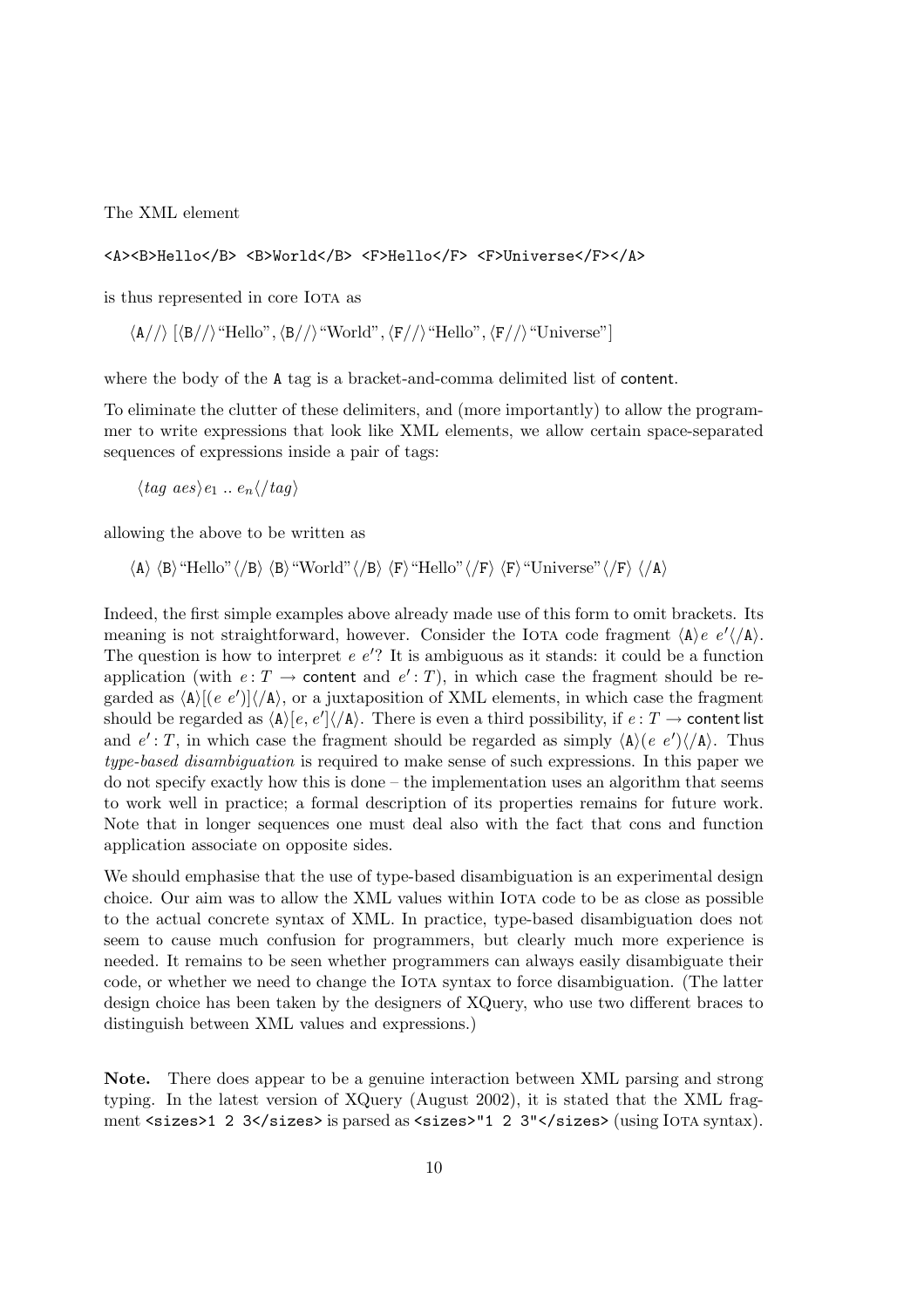However during type-checking (called "Schema validation") it could be re-parsed as, for example,  $\langle$ sizes>[1,2,3] $\langle$ sizes> (again using IoTA syntax). Thus matching a value against a type can change its syntactic structure.

IOTA supports the definition of functions by pattern-matching, much as in ML. The forms of core patterns are shown in Figure 2; they roughly match the expression forms, so for XML we have

 $\langle tp \; aps//\rangle p$ 

where  $tp$  is a tag pattern and  $aps$  is a sequence of attribute patterns. The latter may end in a wildcard, allowing unknown attributes to be discarded. Attribute matching is unordered. To this are added derived forms

| $\langle tag \; aps \rangle p \langle /tag \rangle \rightarrow \langle tag \; aps / \rangle p \; (derived)$ |                                       |           |
|-------------------------------------------------------------------------------------------------------------|---------------------------------------|-----------|
| $\langle tp \; aps \rangle$                                                                                 | $\mapsto \langle tp \; aps / \rangle$ | (derived) |

and a form that requires type-based disambiguation:

 $\langle tp \nvert nps \rangle p_1 \nvert p_2 \nvert \ldots \nvert p_n \langle \ell np \rangle$ 

The notion of subtyping in Iota means that we can emulate a limited form of typecase (in the sense of Abadi et al. [ACPP91]): a form of choice operator where the choice is determined by the type of the argument, rather than its value. For example, consider the following code.

fn  $x$  : string  $\Rightarrow$  x |  $x :$ char  $\Rightarrow x$ |  $x : \text{int} \Rightarrow x + 1$ |  $x$  : content  $\Rightarrow x$ 

This function (of type content  $\rightarrow$  content) acts like the identity function on character and string values, but the increment function for integers.

### 4 Design: Concurrency

For concurrency and communication we take primitive asynchronous message-passing and parallel composition, based on the  $\pi$ -calculus [MPW92]. Experience with the PICT [PT00] and Nomadic Pict [SWP99] programming languages shows that this is a lightweight but expressive choice in which many idioms can be coded up, including multi-cast messages, RPCs, locks, and simple objects.

We take a type **proc** of process expressions and allow parallel composition  $e||e'$  of expressions of type proc. The empty process is written 0. Channel names can be created using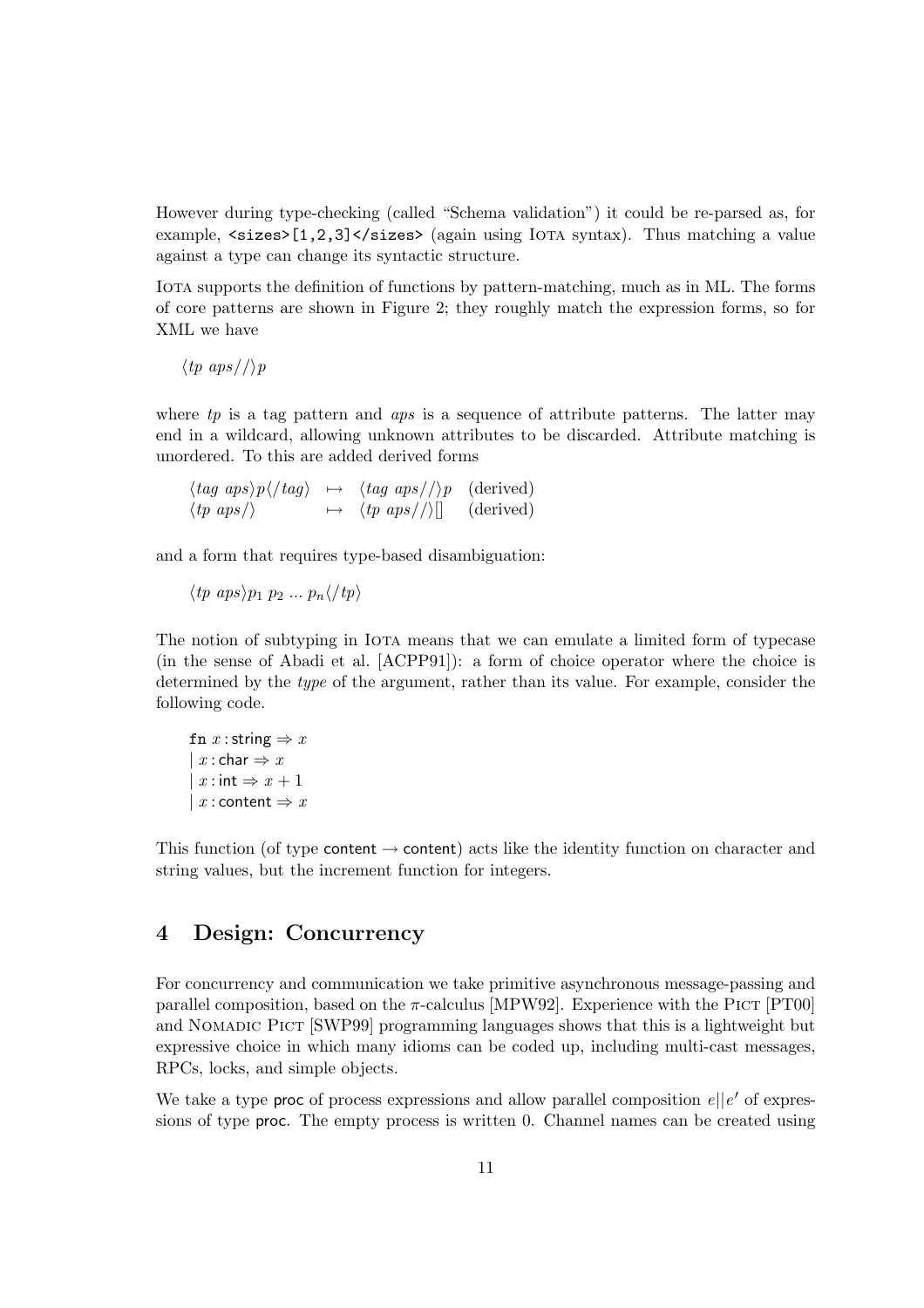the new expression. They have types  $T$  chan, for channels carrying values of type  $T$ . The output process (written  $e!e'$ ) takes two arguments: the first e specifying the channel to use (often this will just be a channel name rather than some more complex expression); the second  $e'$  gives the value to be sent. Note that there is no continuation after an output – the model is of *asynchronous* communication. The input process (written as  $e?e'$ ) again takes two arguments, the first specifying a channel name and the second being a function which is applied to the received value. For example, consider the following IOTA code.

```
new x : string chan in (x!"hi")||(x? fn y : string \Rightarrow Iota.err!(y \text{``there''}))
```
This creates a new channel,  $x$ , down which the left process sends the string "hi". This string is then read by the other process and is concatenated with another string " there", and thence sent to the built-in channel Iota.err. This channel echoes its input to the screen (in this case the string "hi there" ). We also provide a repeated input operation (written as infix  $e$ ?\*  $e'$ ). To remove the annoying occurences of the keyword fn in the input operations, we extend the core language with the derived form e?∗ match for the slightly more verbose e?fn match.

There are many language-design choices in how functional and concurrent computation can be integrated, both in type system and operational semantics. Several have been explored in the literature (e.g. in CML, Facile, and JoCaml, among others). We will not discuss the whole design space here, but note only that in IoTA the functional and process parts are layered by the type system; functional reduction cannot spawn new processes. This is an experimental choice – to encourage the writing of robust code we want a clearly-identifiable fragment of the language which is guaranteed not to have communication side-effects (and so no problems with deadlock, etc). It also makes for a simpler semantics. Only experience can show if the consequent loss of expressiveness is tolerable. Communication of higherorder values (including parameterised processes) is included.

Raised exceptions propagate up through functional computation but not between processes – again, a simple choice, the usefulness of which must be experimentally determined.

# 5 Application: Coding Events

In  $\pi$ -style communication an output will be received by a single input, whereas in HAN programming it seems that a common idiom will be to broadcast events (some of which are defined by UPnP device descriptions) to many receivers. IOTA does not have primitive support for such events since, as we shall demonstrate here, they can easily be coded up.

One might want event expressions

 $e$  ::= ...  $!!e.e'$ broadcast event  $e$ , with continuation  $e'$ ?? $e.e'$ install an event-listener then (after the install has happened) do  $e'$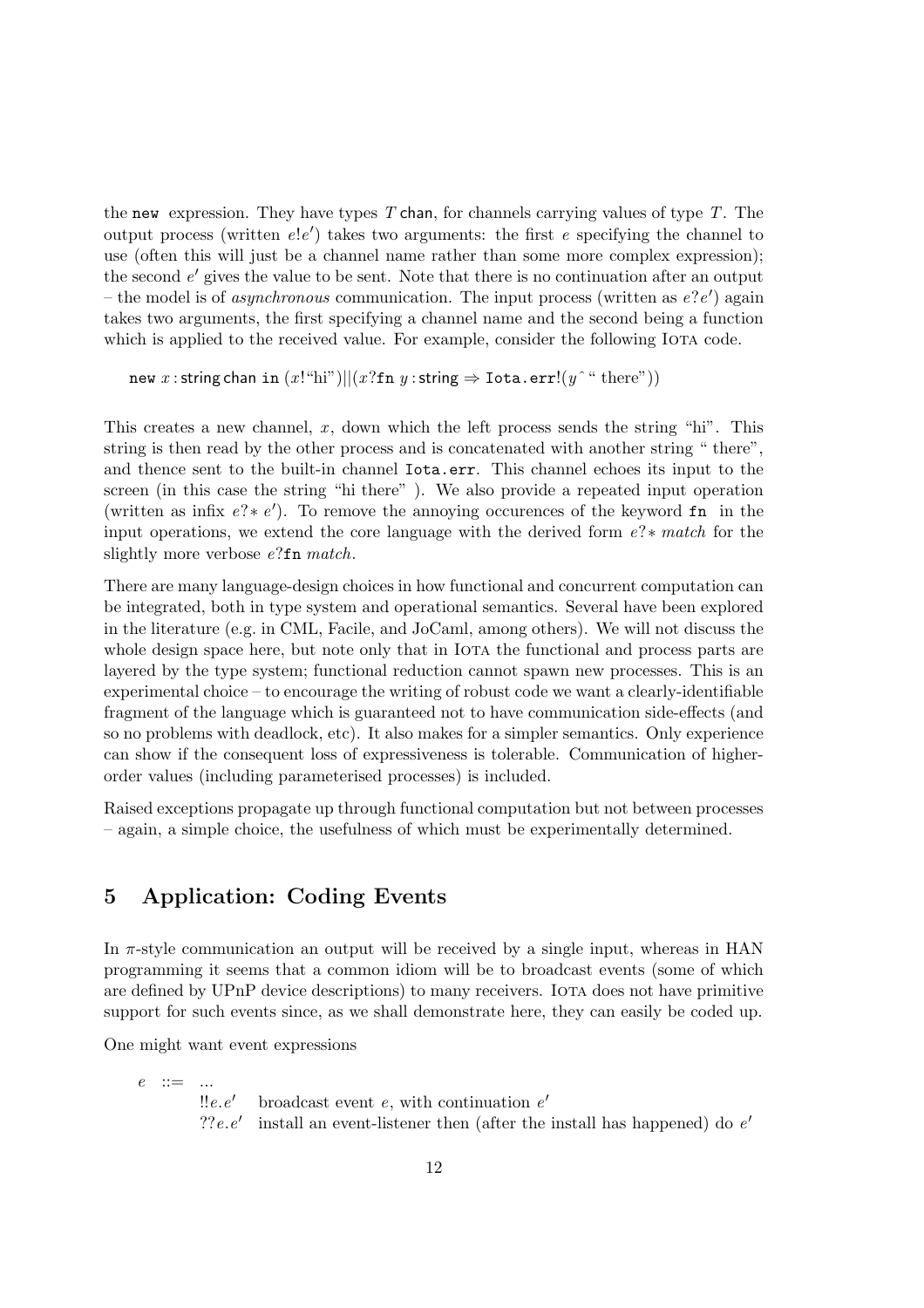with typing rules

| $E \vdash e : MU$         | $E \vdash e : MU \rightarrow proc$ |
|---------------------------|------------------------------------|
| $E \vdash e' : proc$      | $E \vdash e' : proc$               |
| $E \vdash !! e.e' : proc$ | $E \vdash ??e.e' : proc$           |

that allow XML values to be broadcast  $($  !!e.e') and event-listeners, which are just functions from MU to proc, to be registered. Both have continuations – these are synchronous publish and subscribe. For simplicity we take just a single global 'event channel'.

To encode these in IOTA, we start by taking two channels:

publish :  $(MU * () chan) chan$ <br>listen :  $((MU \rightarrow proc) * () c)$ : ((MU → proc)  $*$  () chan) chan

The broadcast and install are encoded as follows:

 $\llbracket ! ! e . e' \rrbracket$  = new  $z : ()$  chan in  $(\text{publish}!(e, z)||z?() \Rightarrow e')$  $[\![??e.e']\!] = \texttt{new } z:()$  chan in  $(\mathtt{listen}!(e, z)||z?() \Rightarrow e')$ 

And an EventManager process must be run at top level:

```
EventManager =new listeners: (MU \rightarrow proc) list chan in
      (listeners![]
      ||listen?*(l, z) \Rightarrow listeners?ls \Rightarrow (listeners!(l :: ls)||z!())
     ||publish?* (m, z) \Rightarrow listeners?ls \Rightarrowlet val F = fn \; l : MU \rightarrow proc \Rightarrow try \; l \; m with MatchFailed() \Rightarrow 0 in
         let val Par = fn x : proc \Rightarrow fn y : proc \Rightarrow x||y in
            (folder Par 0 (map F <i>ls</i>)||listeners!ls||z!(\)
```
This process maintains state – the list of listener processes – in a private channel listeners. When the manager receives a listen request, the listener process is simply concatenated to the channel. When the manager receives a publish request, it supplies the markup to all the processes waiting on the listeners channel. (Note the exception handling code, which implicitly assumes the body of an event-listener function will not raise MatchFailed – one might want to be more refined.) This process uses the familiar functions map and foldr, which are provided in a standard library.

As part of an overall HAN system architecture, conventions on what is evented and what is dealt with by method calls have to be fixed. UPnP events (sic) most device state changes.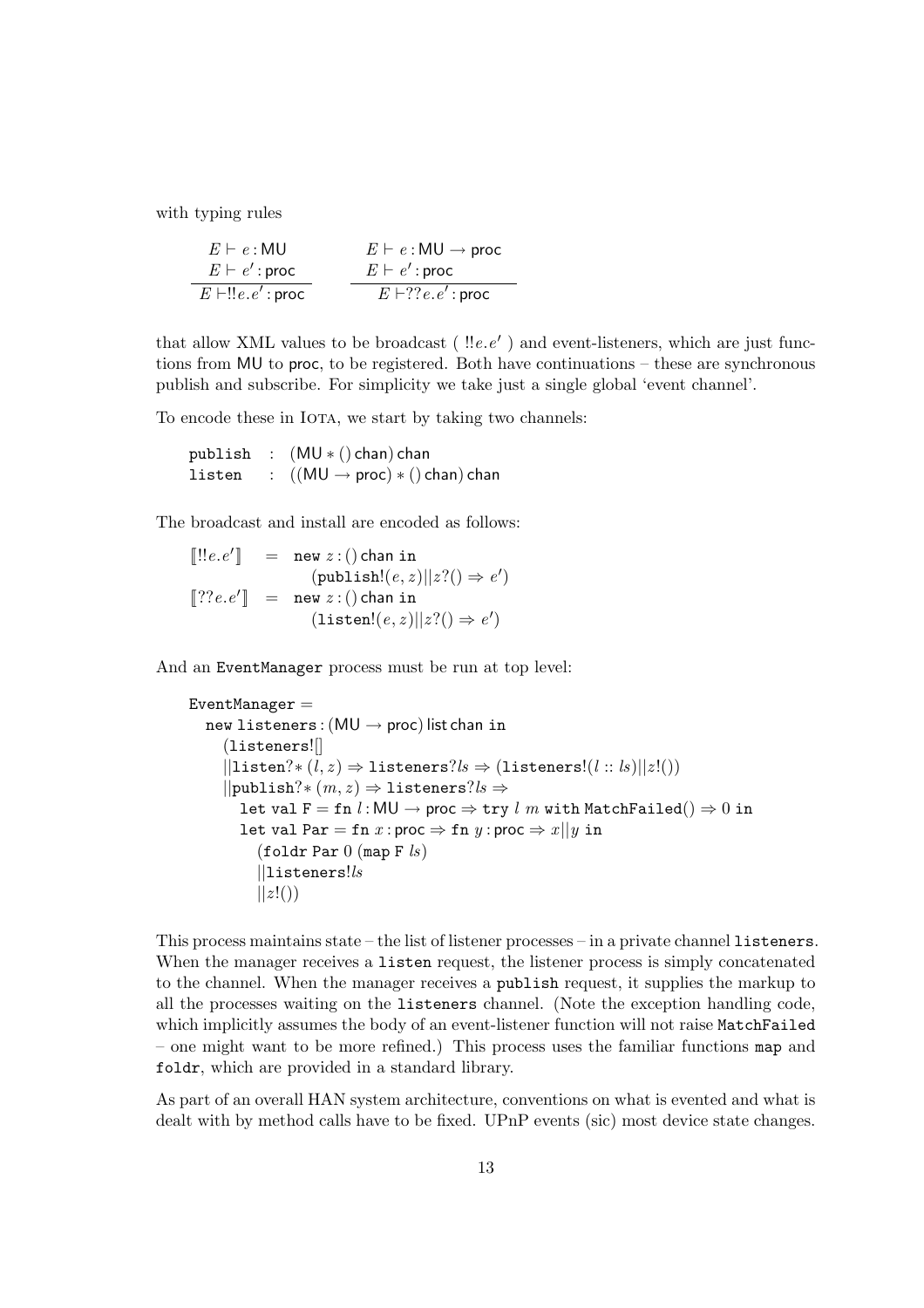# 6 Application: HAN architecture and controlling a HAN device

Although the details are still evolving, we expect a typical HAN to contain a home server. We anticipate that most IOTA code will run on the home server, maintaining any required state (e.g. its view of the various home device states) using the standard  $\pi$  idiom of outputs on channels – much in the same way as the EventManager process in the previous section. The home server will then communicate to the HAN devices – following the UPnP specifications – using SOAP.

The rest of this section illustrates the code required to control a HAN device  $-$  a CD player – that follows the UPnP idiom. The code sends a control message to the CD, querying its volume, then sends another control message to set it to the previous value plus one.

The messages are sent as SOAP invocations, which in turn are embedded in HTTP. SOAP headers are of the form:

POST path of control URL HTTP/1.1 HOST: host of control URL:port of control URL CONTENT-LENGTH: bytes in body CONTENT-TYPE: text/xml; charset="utf-8" SOAPACTION: "urn:schemas-upnp-org:service:Audio:1#GetAudio"

In this section we suppose the path, host and port of the device are contained in a new type DeviceAddress, and wrap up the

#### urn:schemas-upnp-org:service:Audio:1#GetAudio

as a value of type SoapAction. We regard the payload of the SOAP request simply as a value of type MU, ignoring any correlation between the SoapAction and the structure of the payload. We suppose a library channel

invokeSoap :(DeviceAddress ∗ SoapAction ∗ MU ∗ (MUchan)) chan

that sends off SOAP messages in the obvious way (this has not been implemented).

The code can then be written as below. It is regrettably verbose, even with extensive use of our syntactic sugar. However one might reasonably expect there to be UPnP specific libraries, rather than merely SOAP-specific, which would dramatically reduce the size of the code. We revert to non-typeset code and use additional syntactic sugar for let val  $p=e$  in  $e^{\prime}.$ 

new result : MU chan in (\* make up a new result channel \*)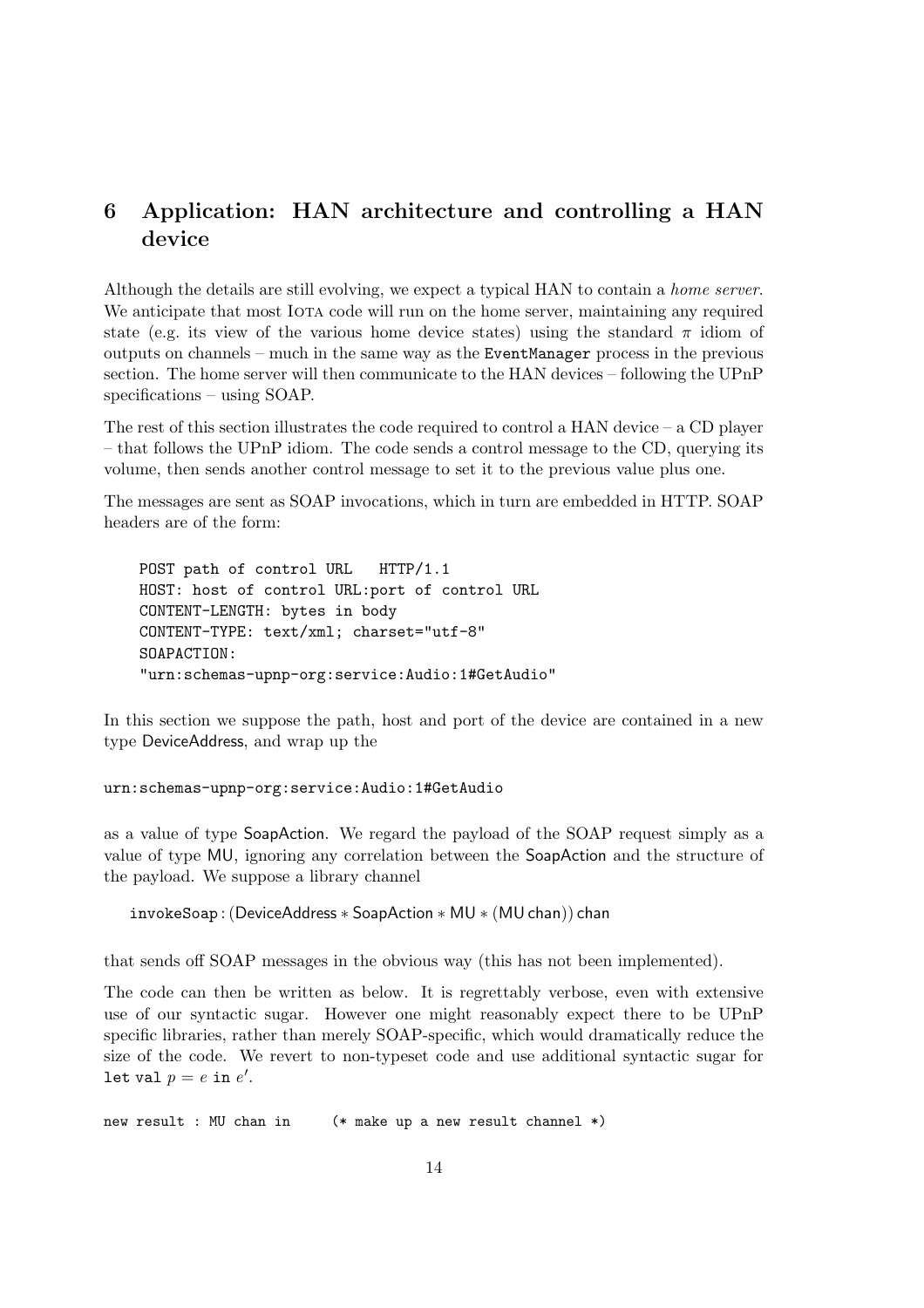```
(invokeSoap! (* send off the query command, with a 4-tuple of args *)
   (deviceAddress,
   "urn:schemas-upnp-org:service:Audio:1#GetAudio",
   <s:Envelope xmlns:s="http://schemas.xmlsoap.org/soap/envelope/"
               s:encodingStyle="http://schemas.xmlsoap.org/soap/encoding/"//>
     \langle s:Body//\rangle<u:GetAudio xmlns:u="urn:schemas-upnp-org:service:Audio:1"/>,
   result) (* this bit of the args is the channel on
                          which we expect the result *)
|result?x=> (* get result *)
 let val (* pattern match the result value x *)
   <s:Envelope
        xmlns:s="http://schemas.xmlsoap.org/soap/envelope/",
        s:encodingStyle="http://schemas.xmlsoap.org/soap/encoding/"//>
      <s:Body//>
        <u:GetAudioResponse xmlns:u="urn:schemas-upnp-org:service:Audio:1"//>
          ( <CurrentVolume>z:int</CurrentVolume> :: *:MU list )
 =x in
   (invokeSoap! (* send off the set-volume command *)
      (deviceAddress,
       "urn:schemas-upnp-org:service:Audio:1#SetVolume",
       <s:Envelope xmlns:s="http://schemas.xmlsoap.org/soap/envelope/",
                   s:encodingStyle="http://schemas.xmlsoap.org/soap/encoding/"//>
         <s:Body//>
           <u:SetVolume xmlns:u="urn:schemas-upnp-org:service:Audio:1"//>
             <NewVolume> z+1 </NewVolume>, (* real computation! *)
       result)
   |result?x=> 0 ) (* receive ack, then we're done *)
```
# 7 Application: Networking primitives

The Iota implementation has libraries for sockets programming and for HTTP (the latter written in Iota itself). This makes it very straightforward to, for example, download a piece of XML from the web and extract information from it. Suppose that this XML, with (abridged!) descriptions of 4 HAN devices, is placed on a webserver.

```
<devices>
 <device id="WM01"> <device id ="TSTR007">
   <nature desc="washing machine"/> <nature desc="toaster"/>
   <location value="Kitchen" /> <manufacturer value="Siemens Porsche" />
   <manufacturer value = "Bosch"/> </device>
 </device> <device id ="TV03">
 <device id ="HIFI002"> <nature desc="television"/>
   <nature desc="hifi"/> <quiet value="3"/>
   <location value="LivingRoom"/> <digital provider="NTL"/>
   <quiet value="2" /> </device>
```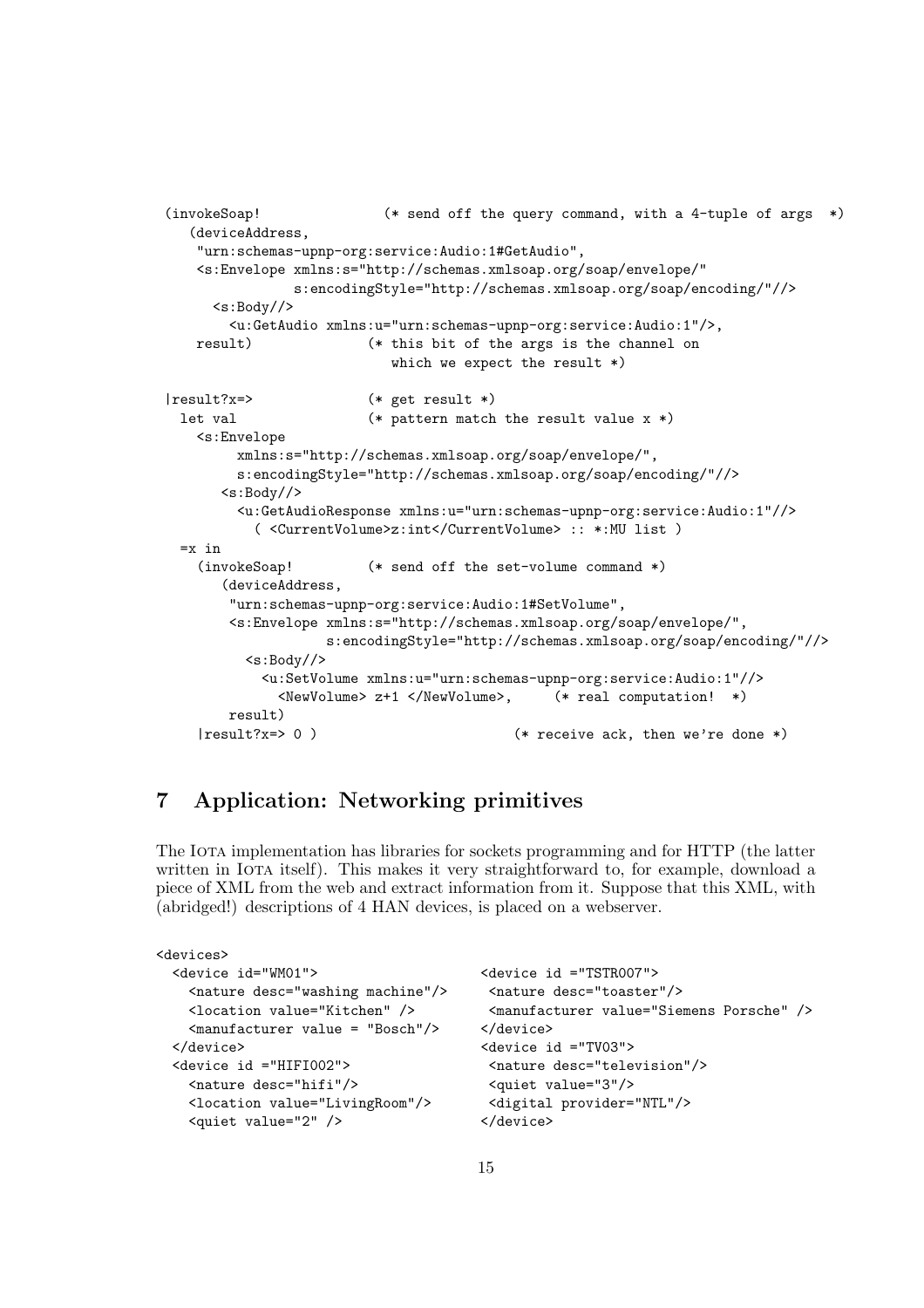</device>
</device>
</device>
</devices>
</devices>
</devices>
</devices>
</devices>
</devices>
</devices>
</devices>
</devices>
</devices>
</devices>
</devices>
</devices>
</devices>
</devices>
</devices

The IOTA code to access it, and return the identifiers of the devices that have a quiet volume (together with the associated values) is below.

```
let fun has_quiet <quiet value=x / :: ps => (true,x)
                 | p : content :: ps => has_quiet ps
                                     [] => (false, "")in let
fun search (<device id=x //>info):: ps => let val (yes,vol) = has_quiet(info)
                                       in if yes
                                         then
                                            (x,vol):: search ps
                                         else search ps
          | | => |in let
fun findquietparams (<devices>entries</devices>) => search entries
                  | *:MU => raise UserException()
in new d : content list chan
 in
  Iota.IO.XMLHTTP ("www.cl.cam.ac.uk", 80,
                  "/users/gmb/iota-devices.xml", [], d)
 ||
 d ? fn result => Iota.err ! print(findquietparams result)
```
Similar code has been successfully executed in practice.

This code is extremely simple, which is essentially the point. In the HAN setting, and in other Internet applications, much of the code simply downloads XML and extracts information from it. Pattern matching and simple recursion make this particularly wellsuited to functional programming.

# 8 Conclusion

In this paper we have given an overview of our design of IOTA: a concurrent XML scripting language. The novel features of IOTA are its approach to integrating XML elements, and its use of channel-based, asynchronous communication primitives to program device behaviour within a home area network. Not least, we have taken a mathematical approach to our language design, providing precise details of the type system and an operational semantics.

It raises several interesting questions. Most obviously, there is the pragmatic question: is the language expressive enough for its intended application, scripting home-area networks? Only experience can tell.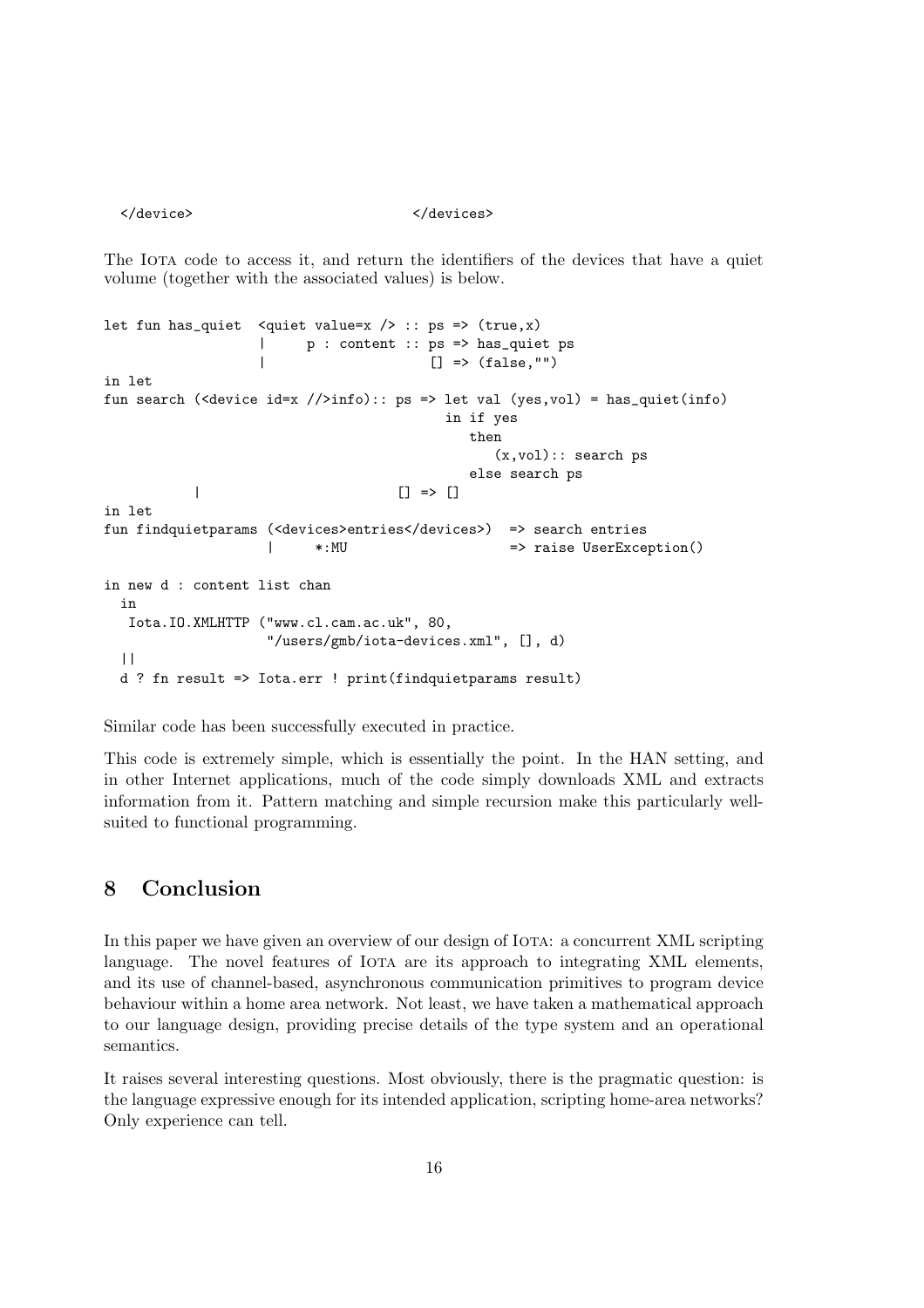A more general pragmatic question is the extent to which XML found 'in the wild' will conform to DTDs or some form of Schemas, and, if they do, whether within a single domain such as home networking whether particular definitions will become sufficiently widespread to count on. If the answers to these become positive then a richer type system than the one we have presented here, that can express those definitions, will become desirable. On the other hand, if the unstructured status quo continues then there will be a real need for loosely-typed systems such as the one we have presented (or perhaps for optional weakening of the stronger systems). Its simplicity may also be a major advantage, particularly when one thinks of integrating it with the rest of a modern programming language type system.

There is a particular technical question of how to precisely describe the type-based disambiguation that has been implemented. Further, while we have defined the language and operational semantics carefully, we have not attempted to prove type preservation and safety theorems.

An interesting experiment, taking advantage of the small size of the language, would be to reimplement the IOTA engine targeting a small virtual machine, such as the KVM.

#### Acknowledgements

The current implementation<sup>2</sup> of IOTA was written, in Java, by Ewan Mellor as part of his undergraduate project. We are grateful to him for his careful coding, and his assistance in the design of Iota. We acknowledge support from a Royal Society University Research Fellowship (Sewell), EPSRC research grant GR/N24872 Wide-area Programming: Language, Semantics and Infrastructure Design, and EU grant PEPITO.

<sup>2</sup>Available at http://www.cl.cam.ac.uk/users/gmb/Iota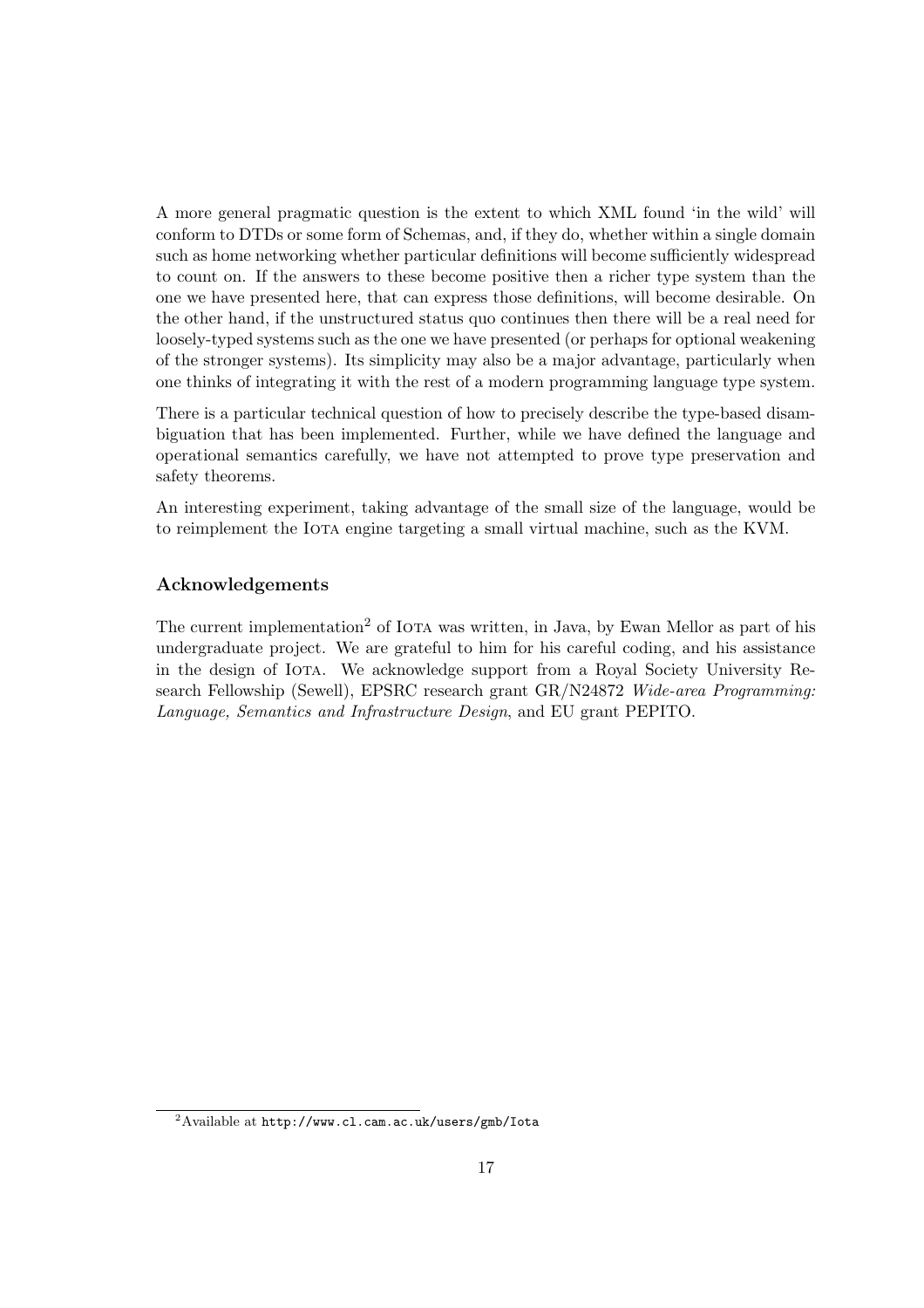# A IOTA Definition

#### A.1 Syntax

We have three classes of syntax: core syntax, derived forms that can be translated out before typechecking (flagged 'derived'), and forms that require type-based disambiguation (flagged 'magic').

We work up to alpha-equivalence throughout, requiring all identifiers in patterns to be distinct and regarding them as binding in the evident scopes.

| <b>Types</b> $T ::=$ |  | bool           | <b>Booleans</b>           |
|----------------------|--|----------------|---------------------------|
|                      |  | int            | Integers                  |
|                      |  | char           | Characters                |
|                      |  | string         | <b>Strings</b>            |
|                      |  | unit           | $\text{Unit}$             |
|                      |  | $T_1 *  * T_n$ | Tuples $n \geq 2$         |
|                      |  | $T$ list       | Lists                     |
|                      |  | $T \to T$      | Function space            |
|                      |  | exn            | Exceptions                |
|                      |  | MU             | Mark-up                   |
|                      |  | content        | Content (to be marked up) |
|                      |  | $T$ chan       | Channel carrying $T$      |
|                      |  | proc           | Processes                 |

Constants and Other Terminals

| $\dot{i}$        | Integer constant                   |
|------------------|------------------------------------|
| $\boldsymbol{b}$ | Boolean constant                   |
| $\boldsymbol{c}$ | Character constant                 |
| $\boldsymbol{s}$ | String constant in quotes, eg "ab" |
| $\mathfrak{X}$   | Identifier                         |
| ex               | Exception constructor              |
| tag              | Tag                                |
| a                | Attribute name                     |
|                  |                                    |

We do not define the concrete syntax tokens for the above here. Characters and strings are Unicode compliant. We assume here that tags and attribute names are taken from a set that is identical to the values of type string. Strictly, this is not so, and we need either a defined injection from strings to tag/attribute names or to raise exceptions dynamically.

We suppose each exception constructor  $ex$  has a predetermined type  $T(ex)$  of the values it carries. We require there to be a MatchFailed constructor, with  $T(MatchFailed) = unit$ .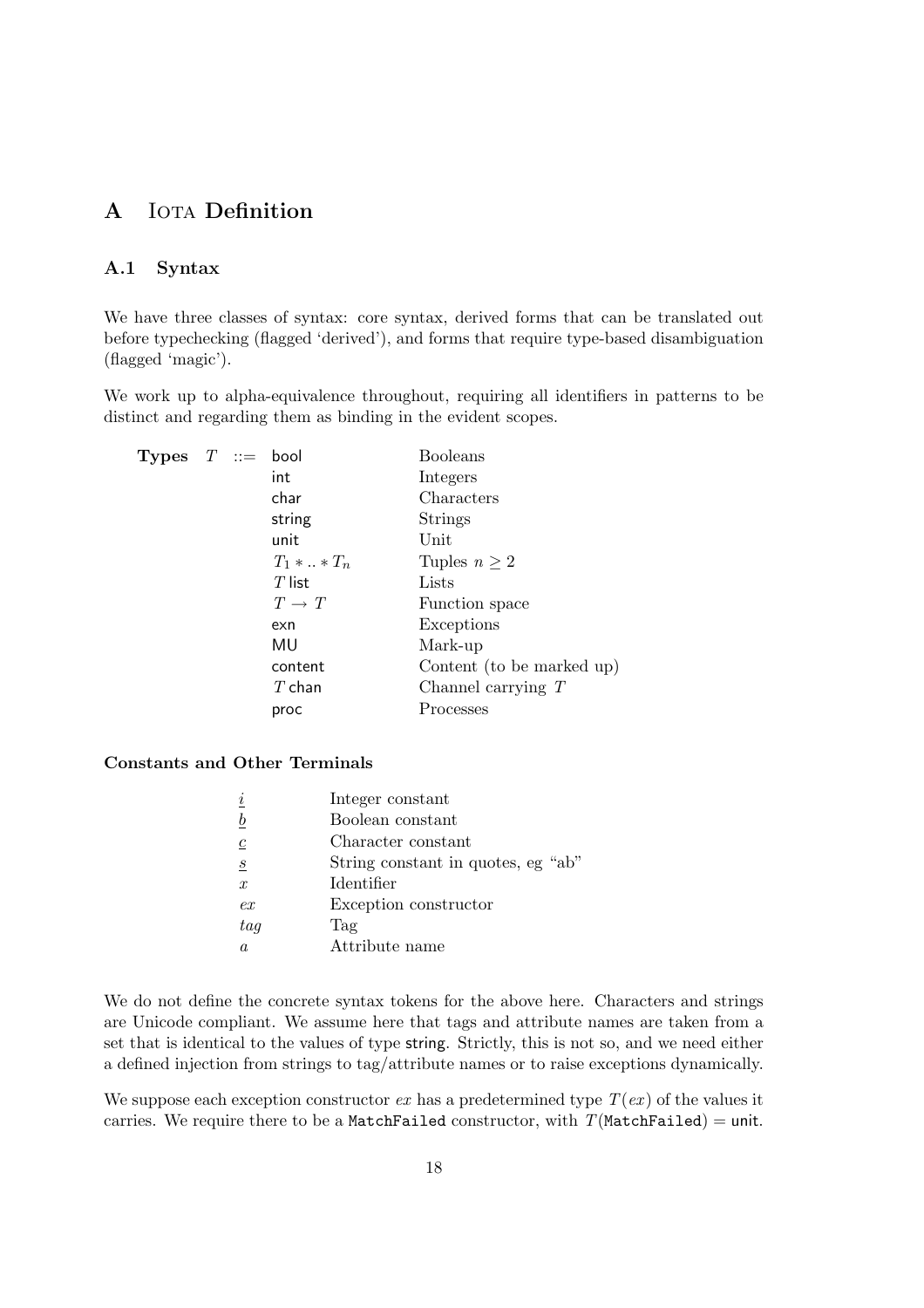We omit a specification of standard library functions, eg + : int  $\rightarrow$  int  $\rightarrow$  int and channels for interaction. We would expect there to be library support for timeouts.

| Expressions $e ::=$ |  | $\boldsymbol{x}$                                             | Identifier                                   |
|---------------------|--|--------------------------------------------------------------|----------------------------------------------|
|                     |  | $\underline{i}, \underline{b}, \underline{c}, \underline{s}$ | Integer, Boolean, Character, String constant |
|                     |  | $\left( \right)$                                             | Unit                                         |
|                     |  | $(e_1, , e_n)$                                               | Tuple $n \geq 2$                             |
|                     |  |                                                              | Empty List                                   |
|                     |  | $e$ : $e$                                                    | Cons                                         |
|                     |  | if $e$ then $e$ else $e$                                     | Conditional                                  |
|                     |  | $\mathbf{fn} \; match$                                       | Function                                     |
|                     |  | $\mathbf{fr}\; x\; match$                                    | Recursive Function                           |
|                     |  | e e                                                          | Application                                  |
|                     |  | $\texttt{let}~dec$ in $e$                                    | Local declaration                            |
|                     |  | ex <sub>e</sub>                                              | Exception                                    |
|                     |  | raise $e$                                                    | Raise exception                              |
|                     |  | try $e$ with $match$                                         | Handle $exception(s)$                        |
|                     |  | $\langle te\ aes/\rangle/e$                                  | Markup                                       |
|                     |  | $\overline{0}$                                               | Empty process                                |
|                     |  | e  e                                                         | Parallel composition                         |
|                     |  | new x: T in e                                                | New channel declaration                      |
|                     |  | e!e                                                          | Output along a channel                       |
|                     |  | e?e                                                          | Input from a channel                         |
|                     |  | $e$ ?* $e$                                                   | Replicated input                             |

and derived forms with their translations:

| (e)                                                                                                        | $\mapsto$ e |                                        | (derived)              |
|------------------------------------------------------------------------------------------------------------|-------------|----------------------------------------|------------------------|
| $[e_1,,e_n]$                                                                                               |             | $\mapsto e_1 ::  e_n ::   $            | (derived) $(n \geq 1)$ |
| $\langle tag \text{ } aes \rangle e \langle /tag \rangle \rightarrow \langle tag \text{ } aes / \rangle e$ |             |                                        | (derived)              |
| $\langle te\ aes/\rangle$                                                                                  |             | $\mapsto$ $\langle te \ aes / \rangle$ | (derived)              |
| e?match                                                                                                    |             | $\mapsto$ e?fn match                   | (derived)              |
| $e$ ?* $match$                                                                                             |             | $\mapsto$ e?* fn match (derived)       |                        |
|                                                                                                            |             |                                        |                        |

The ambiguous surface syntax form for markup allows a space-separated sequence of expressions inside a pair of tags:

$$
e ::= \dots
$$
  

$$
\langle tag \ a es \rangle e_1 \dots e_n \langle /tag \rangle \quad \text{Markup } n \ge 0 \ ( \text{magic} )
$$

These  $e_i$  might be of type content, contentlist,  $T \rightarrow$  content or indeed any T, depending on their context.

Note there is not a derived form  $\langle te\ aes \rangle e \langle \prime te \rangle$  for an arbitrary  $te$ , just for a tag. Moreover,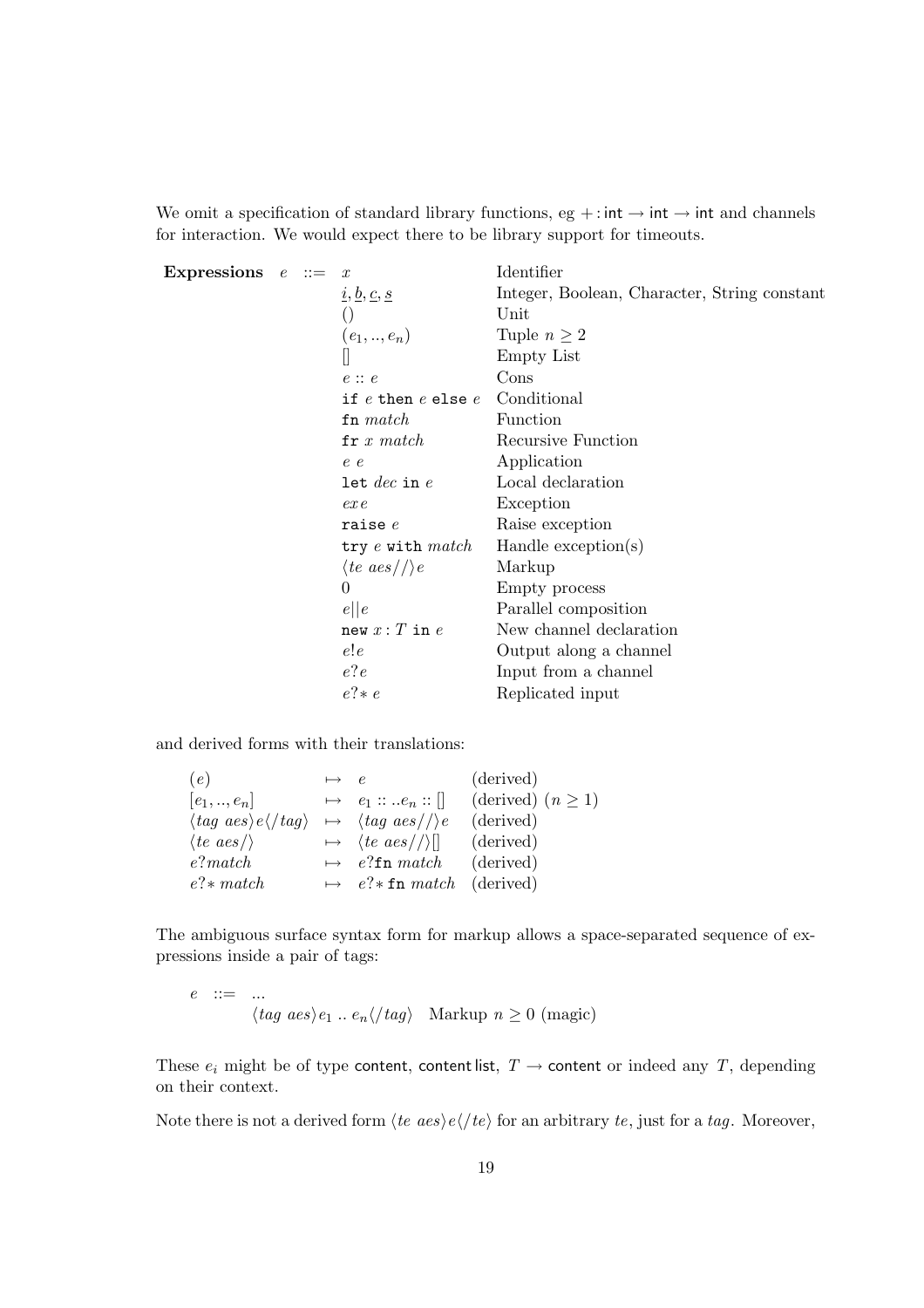the tags must match for desugaring to occur. Similarly for patterns below.

**Matches** match ::=  $p \Rightarrow e$  $p \Rightarrow e \mid match$ Tag expressions  $te ::= tag$  Constant Tag  ${e}$  Computed Tag Attribute expression sequences  $\text{aes} \ ::= \text{empty}$  Empty sequence  $a = e$  aes

We allow computation of tag names and attribute values, but not of attribute names. This is because (1) it is difficult to statically ensure XML well-formedness with attribute name computation, as there may be repeated attributes; and (2) pragmatically, we expect such computation will not usually be required.

**Patterns**  $p ::= * : T$  Wildcard<br> $x : T$  Variable Variable  $i, b, c, s$  Integer, Boolean, Character, String constant () Unit  $(p_1, ..., p_n)$  Tuple  $n \geq 2$ <br>  $\Box$  Empty List Empty List  $p :: p$  Cons ex p Exception constructor pattern  $\langle tp \nvert apps \rangle /p$  Markup pattern

and derived forms with their translations:

| (p)                                                                                            | $\mapsto$ p |                                                       | (derived) |
|------------------------------------------------------------------------------------------------|-------------|-------------------------------------------------------|-----------|
| $[p_1, , p_n]$                                                                                 |             | $\mapsto$ $p_1 ::  :: p_n :: []$ (derived) $n \geq 1$ |           |
| $\langle tag \; aps \rangle p \langle /tag \rangle \rightarrow \langle tag \; aps / \rangle p$ |             |                                                       | (derived) |
| $\langle tp \; aps \rangle$                                                                    |             | $\mapsto \langle tp \; aps / \rangle  $               | (derived) |

Again we have ambiguous surface syntax for patterns:

 $p$  ::= ...  $\langle tp \ aps \rangle p_1 \ p_2 \dots p_n \langle /tp \rangle$  (magic) Tag Patterns  $tp ::= *$  Wildcard tag pattern<br> $tag$  Constant tag pattern Constant tag pattern  ${x}$  Identifier<br>
\* Wildcard Attribute Patterns  $ap ::= *$  $s$  String x Identifier Attribute Pattern Sequences  $aps ::= empty$  Empty sequence Wildcard sequence  $a = ap \;aps$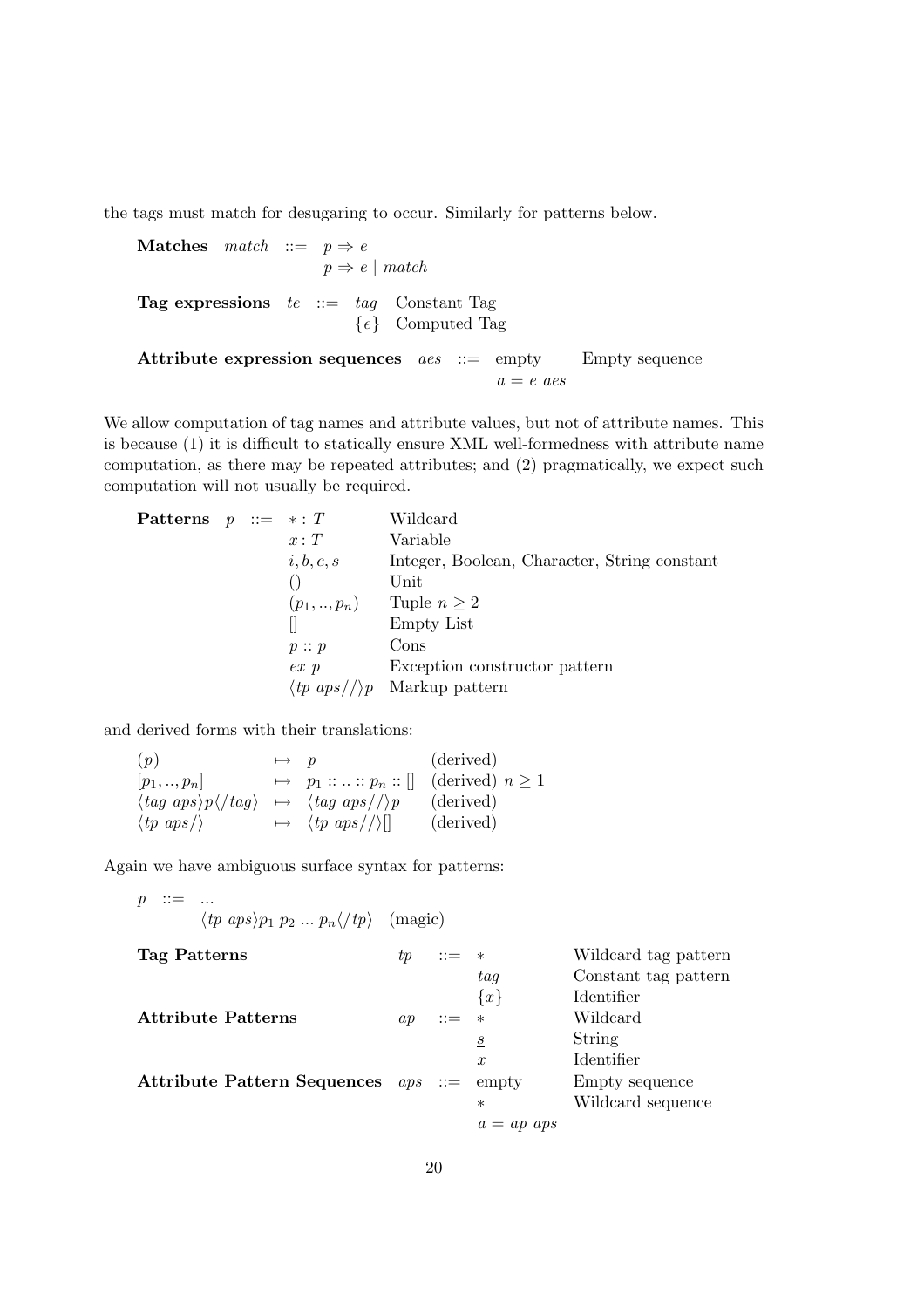One can envisage richer forms for attributes, eg to pull out a subsequence of attribute definitions, but again that would be hard to statically type. We do not have value equality patterns  $= v$  but only the various constant forms. This would be a fairly minor addition if required.

**Declarations** dec ::= val  $x = e$  Value

with derived form and translation

fun x match  $\mapsto$  val  $x = \text{fr} x$  match (derived)

We omit syntax for mutually-recursive functions, though that should be provided.

#### A.2 Typing

Typing and operational semantics are here defined only for the core language.

Type environments E are finite partial functions from identifiers to types. We write  $E, E'$ for their union, thereby asserting also that  $E$  and  $E'$  have disjoint domain.

#### Judgements

| under assumptions $E$ , expression $e$ has type $T$               |
|-------------------------------------------------------------------|
| under assumptions E, match match has type $T \to T'$              |
| under assumptions $E$ , tag expression te is well-formed          |
| under $E$ , attribute expression sequence aes is well-formed      |
| pattern $p$ matches type $T$ , giving additional bindings $E'$    |
| tag pattern $tp$ gives bindings $E$                               |
| attribute pattern $ap$ gives bindings $E$                         |
| attribute pattern sequence <i>aps</i> gives bindings $E$          |
| under $E$ , declaration <i>dec</i> gives additional bindings $E'$ |
| type T is a subtype of type $T'$                                  |
|                                                                   |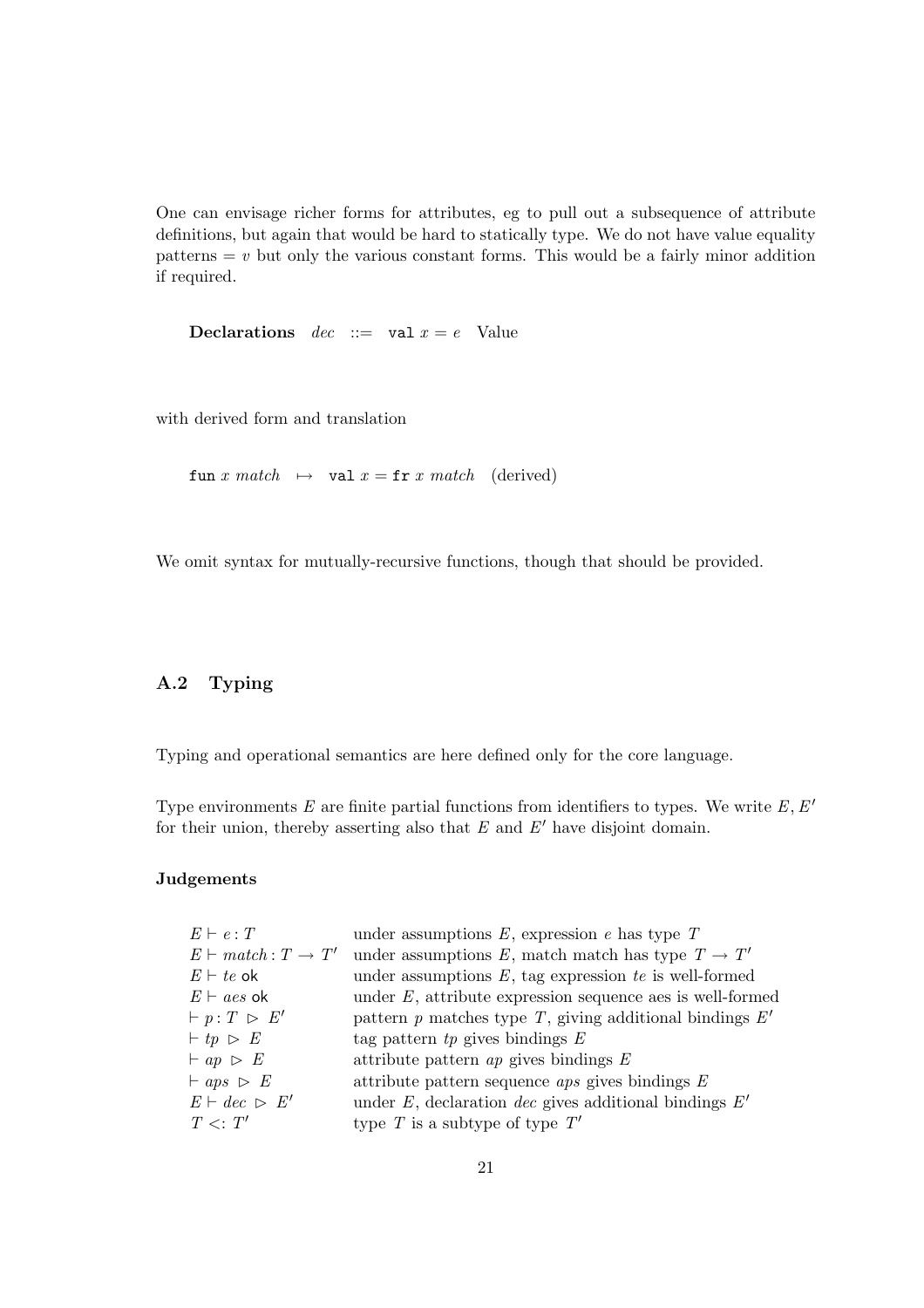# $E \vdash e : T$

# Data, Functions, Exceptions

| $E \vdash e : T$                                                             |                                                                                            |
|------------------------------------------------------------------------------|--------------------------------------------------------------------------------------------|
| $T \langle T \rangle$                                                        |                                                                                            |
| $E \vdash e : T'$                                                            |                                                                                            |
|                                                                              |                                                                                            |
|                                                                              |                                                                                            |
| $E, x: \overline{T \vdash x : T}$                                            | $E \vdash \underline{i}$ : int                                                             |
|                                                                              | $E \vdash \underline{b}$ : bool                                                            |
|                                                                              | $E \vdash \underline{c}$ : char                                                            |
|                                                                              | $E \vdash \underline{s}$ : string                                                          |
|                                                                              | $E \vdash ()$ : unit                                                                       |
| $E \vdash e_1 : \text{bool}$                                                 |                                                                                            |
| $E \vdash e_2 : T$                                                           |                                                                                            |
| $E \vdash e_3 : T$                                                           |                                                                                            |
| $E \vdash \texttt{if} \ e_1 \ \texttt{then} \ e_2 \ \texttt{else} \ e_3 : T$ | $E \vdash e_i : T_i \underline{i} = 1n \ n \geq 2$<br>$E \vdash (e_1,,e_n) : T_1 *  * T_n$ |
|                                                                              |                                                                                            |
|                                                                              | $E \vdash e_1 : T$                                                                         |
|                                                                              | $E \vdash e_2 : T$ list                                                                    |
| $E \vdash \overline{   : T \text{ list}}$                                    | $E \vdash e_1 :: e_2 : T$ list                                                             |
| $E \vdash match : T \rightarrow T'$                                          | $E, x: T \rightarrow T' \vdash match: T \rightarrow T'$                                    |
| $E\vdash \mathtt{fn}~match : T \rightarrow T'$                               | $E \vdash \mathtt{fr} \ x \ match : T \rightarrow T'$                                      |
| $E \vdash e_1 : T \to T'$                                                    | $E \vdash dec \geq E'$                                                                     |
| $E \vdash e_2 : T$                                                           | $E, E' \vdash e : T$                                                                       |
| $E \vdash e_1 e_2 : T'$                                                      | $E \vdash$ let dec in $e : T$                                                              |
| $E \vdash e : T(ex)$                                                         |                                                                                            |
| $E \vdash ex\ e$ : exn                                                       |                                                                                            |
|                                                                              | $E \vdash e : T$                                                                           |
|                                                                              | $E \vdash match : \mathsf{exn} \rightarrow T$                                              |
| $E \vdash e : e \times n$                                                    | $T\neq$ proc                                                                               |
| $E \vdash$ raise $e : T$                                                     | $E \vdash \texttt{try } e \text{ with } match : T$                                         |
|                                                                              |                                                                                            |
|                                                                              |                                                                                            |

#### XML

 $E \vdash te$  ok  $E \vdash a e s$  ok  $E \vdash e :$  content list  $E \vdash \langle te\ aes//\rangle e$  : MU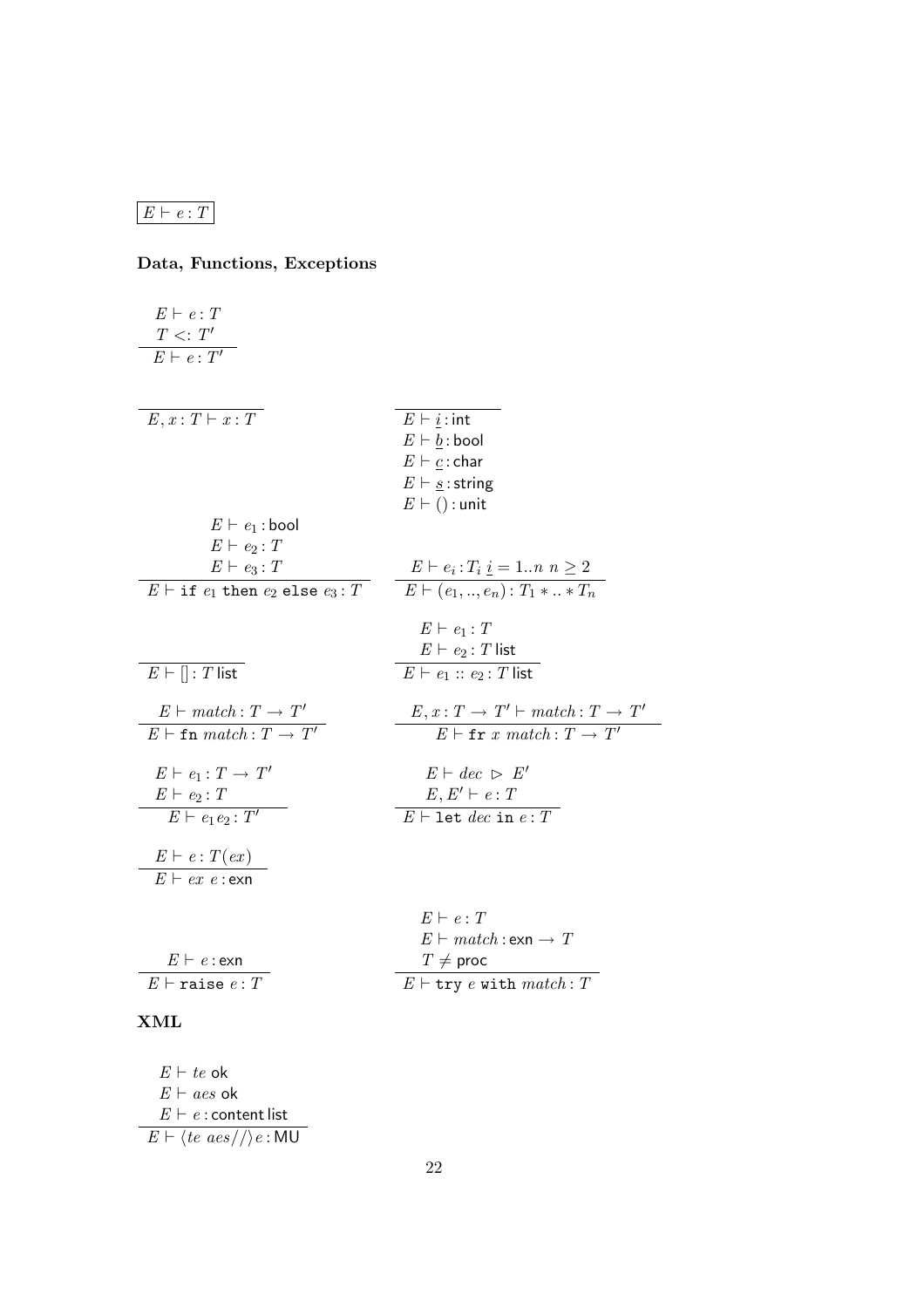#### Processes

|                                       | $E \vdash e : \textsf{proc}$               |
|---------------------------------------|--------------------------------------------|
|                                       | $E \vdash e'$ : proc                       |
| $E \vdash 0:$ proc                    | $E \vdash e  e':\mathsf{proc}$             |
|                                       |                                            |
| $E, x: T$ chan $\vdash e$ : proc      |                                            |
| $E \vdash$ new $x: T$ chan in e: proc |                                            |
|                                       |                                            |
| $E \vdash e_1 : T$ chan               | $E \vdash e_1 : T$ chan                    |
| $E \vdash e_2 : T$                    | $E \vdash e_2 : T \rightarrow \text{proc}$ |
| $E \vdash e_1!e_2$ : proc             | $E \vdash e_1?e_2$ : proc                  |
|                                       | $E \vdash e_1? * e_2$ : proc               |

Note that typing does not enforce exhaustiveness of matches.

We allow general recursion here, but it may be that primitive recursion would suffice for HAN, expressed with some combinators.

Note we do not allow  $\text{try } e_1$  with match for  $e_1$ : proc, as that would require propagating exceptions across threads.

The process part is strictly layered above the functional part – note that new  $x : T$  in e is allowed only for  $e$ : proc, and input bodies must be of type  $T \rightarrow$  proc.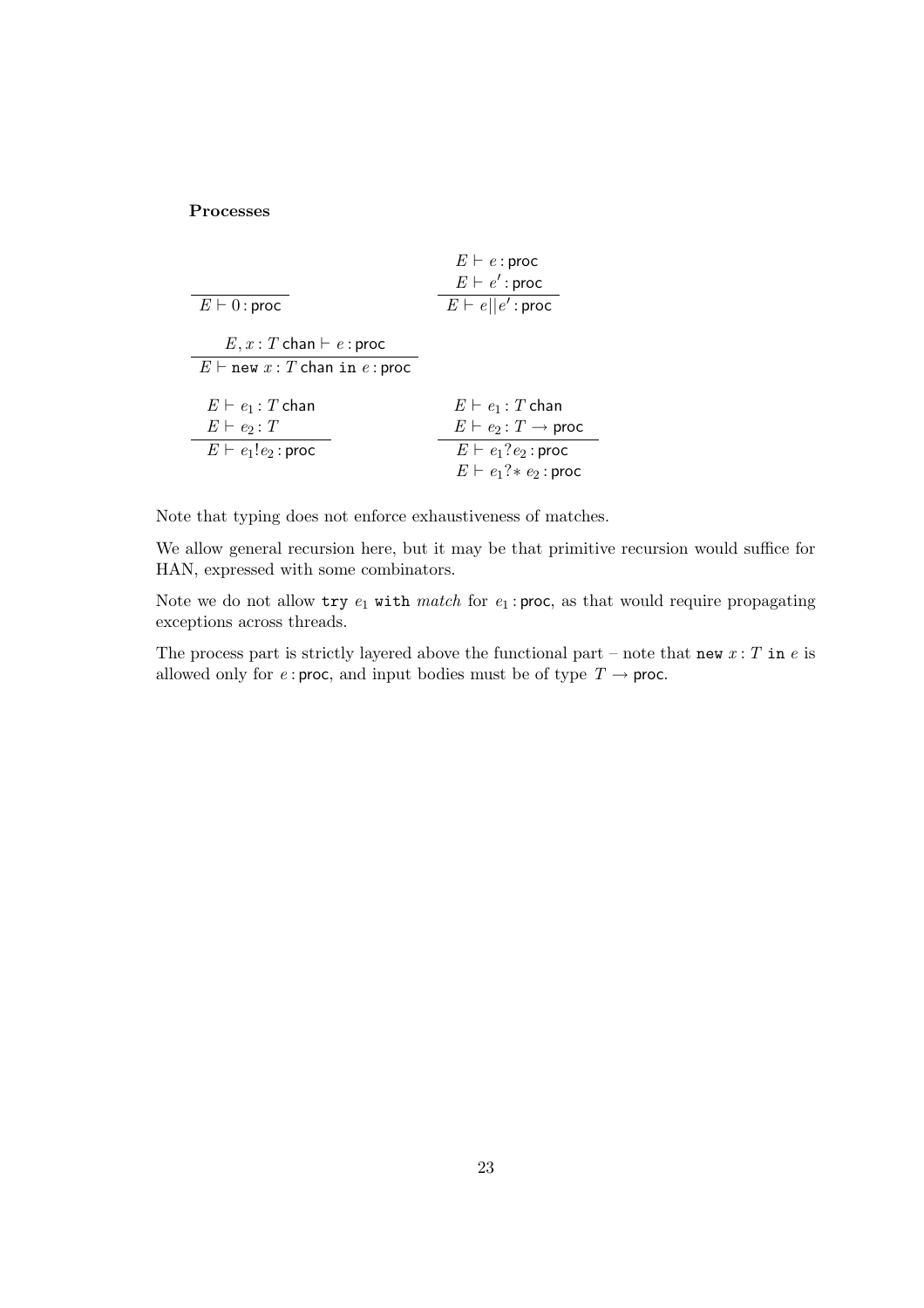| $E \vdash match : T \rightarrow T'$                                                                                                                        |                                                                                                                                                                                                                                        |
|------------------------------------------------------------------------------------------------------------------------------------------------------------|----------------------------------------------------------------------------------------------------------------------------------------------------------------------------------------------------------------------------------------|
| $\vdash p:T \vartriangleright E'$<br>$E, E' \vdash e : T'$<br>$E \vdash p \Rightarrow e : T \rightarrow T'$                                                | $\vdash p:T \geq E'$<br>$E, E' \vdash e : T'$<br>$E \vdash match : T \rightarrow T'$<br>$E \vdash p \Rightarrow e \mid match : T \rightarrow T'$                                                                                       |
| $E \vdash te$ ok                                                                                                                                           |                                                                                                                                                                                                                                        |
| $E \vdash tag$ ok                                                                                                                                          | $E \vdash e$ : string<br>$E \vdash \{e\}$ ok                                                                                                                                                                                           |
| $E \vdash a \textit{es} \; \mathbf{ok}$                                                                                                                    |                                                                                                                                                                                                                                        |
| $E \vdash \text{empty ok}$                                                                                                                                 | $E \vdash e$ : string<br>$E \vdash aes$ ok<br>$a \notin aes$<br>$E\vdash a = e \text{ } a e s \text{ } \mathsf{ok}$                                                                                                                    |
| $ \vdash p:T \geq E' $                                                                                                                                     |                                                                                                                                                                                                                                        |
| $\vdash p:T' \vartriangleright E$<br>$T \langle T \rangle$<br>$\vdash p : \overline{T \rhd E}$                                                             |                                                                                                                                                                                                                                        |
| $\vdash$ (* : T) : T $\triangleright$ {}<br>$\vdash (x:T): T \vartriangleright x:T$<br>$\vdash p_i : T_i \; \rhd \; E_i \; \underline{i} = 1n \; n \geq 2$ | $\vdash$ b: bool $\triangleright$ {}<br>$\vdash$ <i>i</i> : int $\triangleright$ {}<br>$\vdash$ c: char $\triangleright \{\}$<br>$\vdash$ s: string $\triangleright \{\}$<br>$\vdash$ () : unit $\rhd$ {}                              |
| $\vdash (p_1, , p_n): T_1 *  * T_n \triangleright E_1, , E_n$                                                                                              |                                                                                                                                                                                                                                        |
| $\boxed{\vdash \left\  \vdots T \right\  \mathsf{ist} \, \triangleright \, \left\{ \right\}}$                                                              | $\vdash p_1 : T \vartriangleright E_1$<br>$\vdash p_2 : T$ list $\vartriangleright E_2$<br>$\vdash \overline{p_1 :: p_2 : T \text{ list } \triangleright E_1, E_2}$                                                                    |
| $\vdash p : T(ex) \vartriangleright E'$<br>$\overline{f}$ + $\exp$ : $\exp f$                                                                              | $\vdash tp \vartriangleright E_1$<br>$\vdash abs \rhd E_2$<br>$\vdash p$ : content list $\vartriangleright E_3$<br>$\overline{\phantom{h}} \vdash \langle \text{tp} \text{aps} / \mathcal{N} \rangle p : \text{MU} \geq E_1, E_2, E_3$ |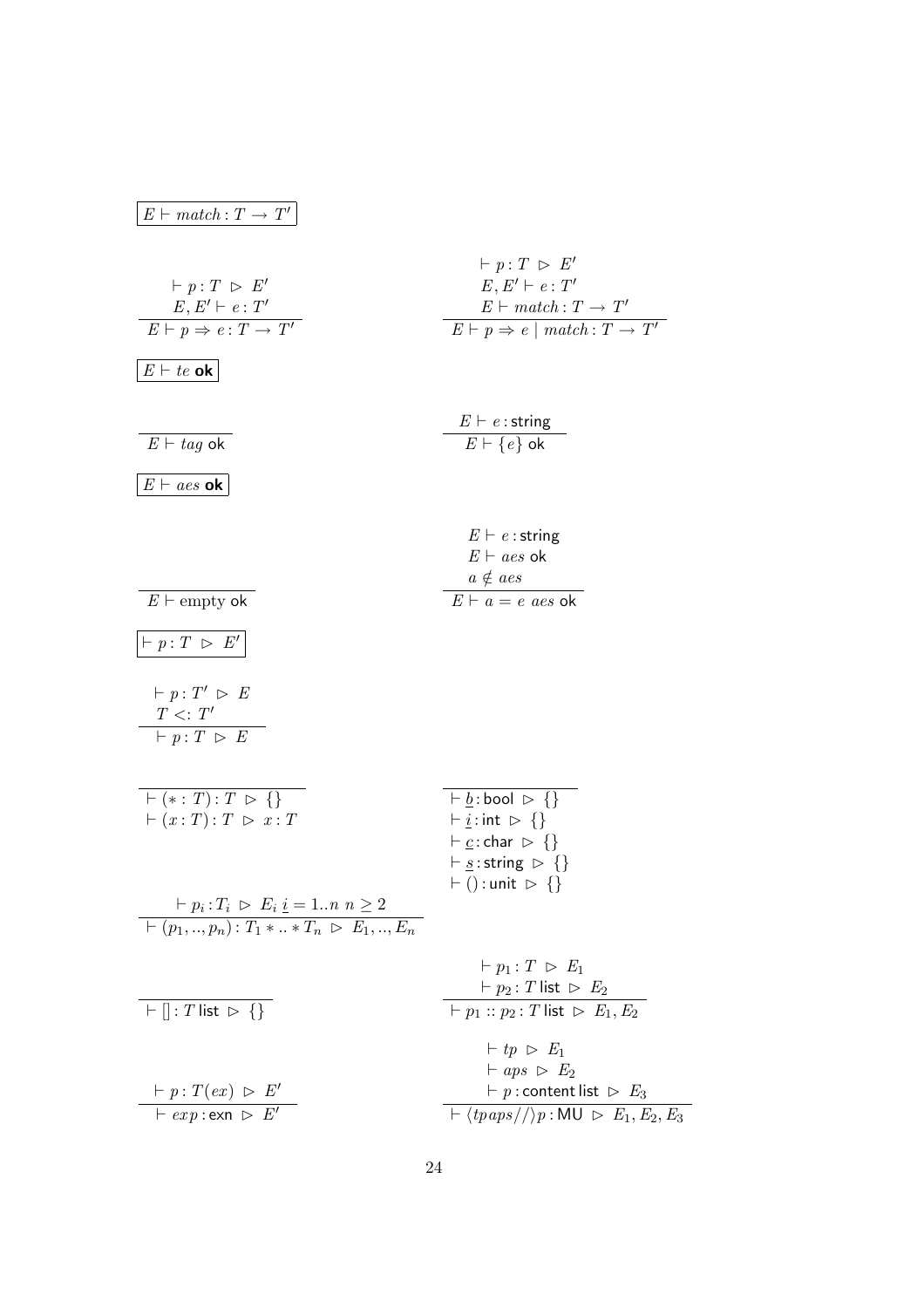| $\vdash tp \; \vartriangleright \; E$                                                                                                                                                                                                                                                                                                     |                           |                                                                                                                                                                   |
|-------------------------------------------------------------------------------------------------------------------------------------------------------------------------------------------------------------------------------------------------------------------------------------------------------------------------------------------|---------------------------|-------------------------------------------------------------------------------------------------------------------------------------------------------------------|
| $F * D \}$<br>$\vdash ap ~\vartriangleright~ E$                                                                                                                                                                                                                                                                                           |                           | $\overline{+ \textit{tag} \triangleright \{\}}$ $\overline{+ \{x\} \triangleright x : \textit{string}}$                                                           |
| $F * D \}$<br>$\vdash abs ~\vartriangleright ~ E$                                                                                                                                                                                                                                                                                         | $F_S \triangleright \{\}$ | $\overline{y} + x \geq x : \text{string}$                                                                                                                         |
| $\leftarrow$ empty $\triangleright$ {}<br>$E \vdash dec \ge E'$                                                                                                                                                                                                                                                                           | $F * D$                   | $\vdash ap \vartriangleright E_1$<br>$\vdash aps \; \rhd \; E_2$<br>$a \not\in \mathit{aps}$<br>$\frac{a \neq ups}{\mid a = apaps \, \triangleright \, E_1, E_2}$ |
| $\frac{E \vdash e : T}{E \vdash \text{val } x = e \; \rhd \; x : T}$<br>$T<: \, T'$<br>bool <: content<br>$int <:$ content<br>char <: content<br>string $\lt$ : content                                                                                                                                                                   | $T \leq T$                | $T<\hspace{-2.5pt}:\hspace{-2.5pt}T'$<br>$T^\prime <: T^{\prime\prime}$<br>$T \leq T''$                                                                           |
| $MU < :$ content<br>$\begin{array}{cc} T_i <: T'_i \; \underline{i} = 1n \; n \geq 2 \\ \hline T_1 * \ldots * T_n <: T'_1 * \ldots * T'_n \end{array} \quad \begin{array}{cc} T <: T' \\ \hline T \; \text{list} <: T' \; \text{list} \end{array} \quad \begin{array}{cc} T_2 <: T'_2 \\ \hline T_1 \to T_2 <: T'_1 \to T'_2 \end{array}$ |                           | $T_1' \ll T_1$                                                                                                                                                    |

Note the subsumption in the pattern relation.

As usual, T chan is non-variant.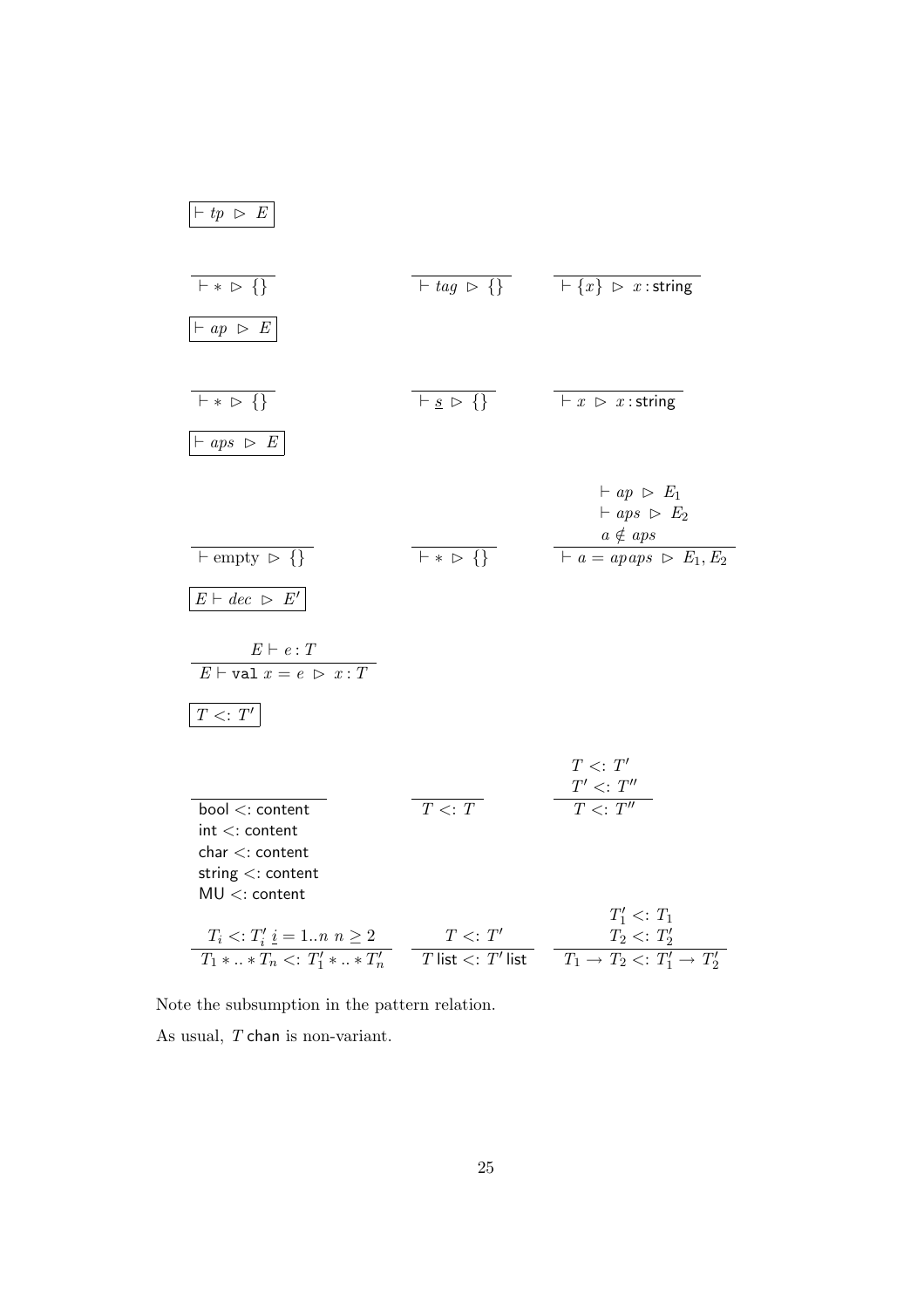#### A.3 Operational Semantics

This section defines the reduction semantics only. To specify library channel I/O labelled transitions would be required also.

The operational semantics will only be used for expressions that are typable with respect to a type environment consisting only of channel identifiers. We say a type  $T$  is extensible if  $\exists T'.T = T'$  chan, and similarly that a type environment E is extensible if all types in ran(E) are extensible. We also assume an extensible  $E_{\text{lib}}$  (with library channels this would grow).

The semantics defines the following sets and relations:

- Values v
- Sequential reduction contexts  $C$
- $\bullet$  Concurrent reduction contexts  $D$
- Functional reduction  $e_1 \xrightarrow{\text{fun}} e_2$
- Structural congruence  $e_1 \equiv e_2$
- Process reduction  $e_1 \stackrel{\text{proc}}{\longrightarrow} e_2$
- Combined reduction  $e_1 \longrightarrow e_2$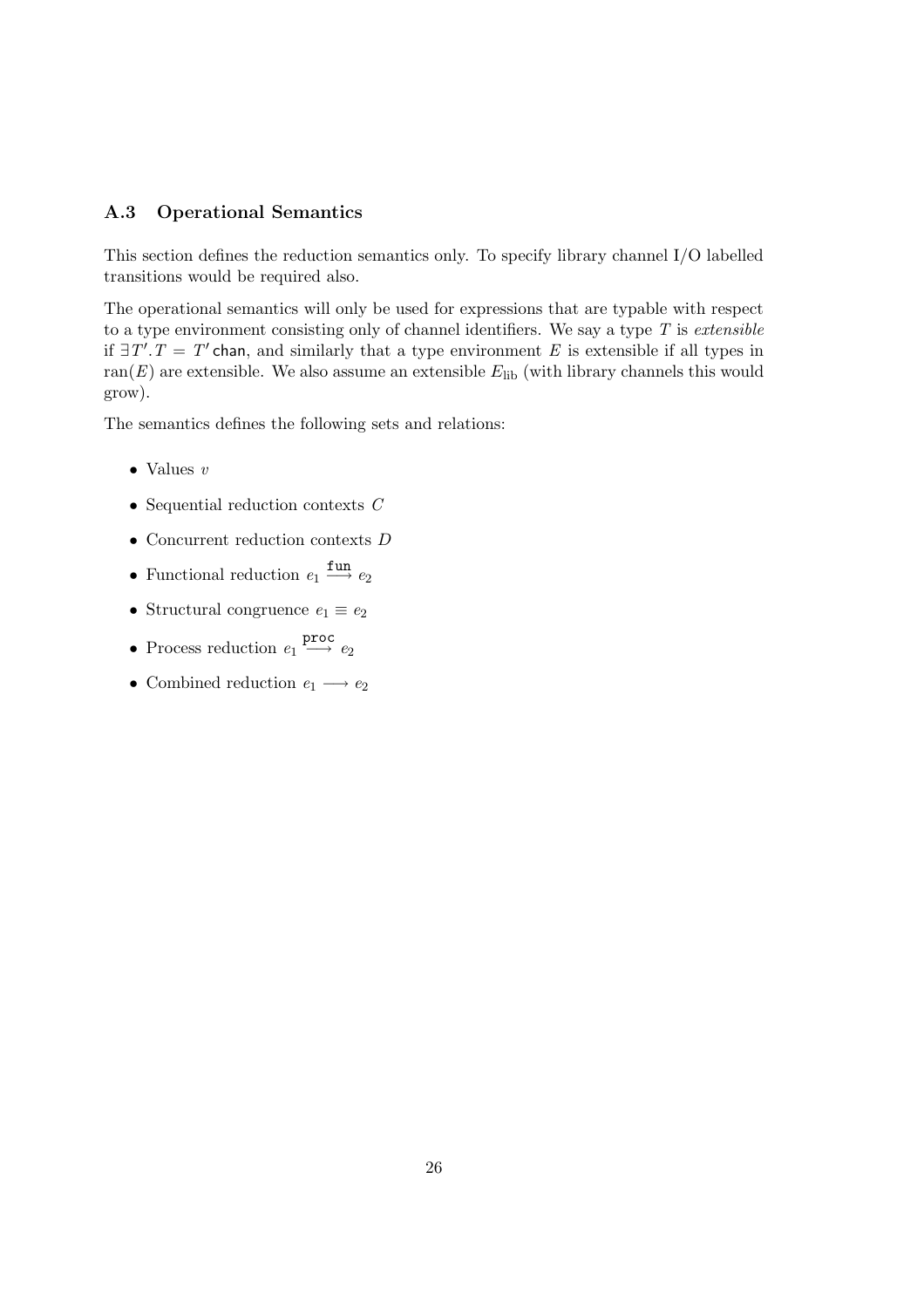#### Values

```
\mathit{avs} \ ::= \ \mathit{empty}a = s avs if a \notin attributes(avs)
v ::= xi
               b
              \overline{c}s
              \overline{()}(v_1, ..., v_n) n \ge 2\overline{\mathbf{r}}v :: v{\tt fn} match\verb|fr|x| matchex v
               \langle tag \, \textit{avs} / \rangle v0
               v||vnew x: T in vv!vv?vv?∗ v
```
Note that raise  $v$  is not a value.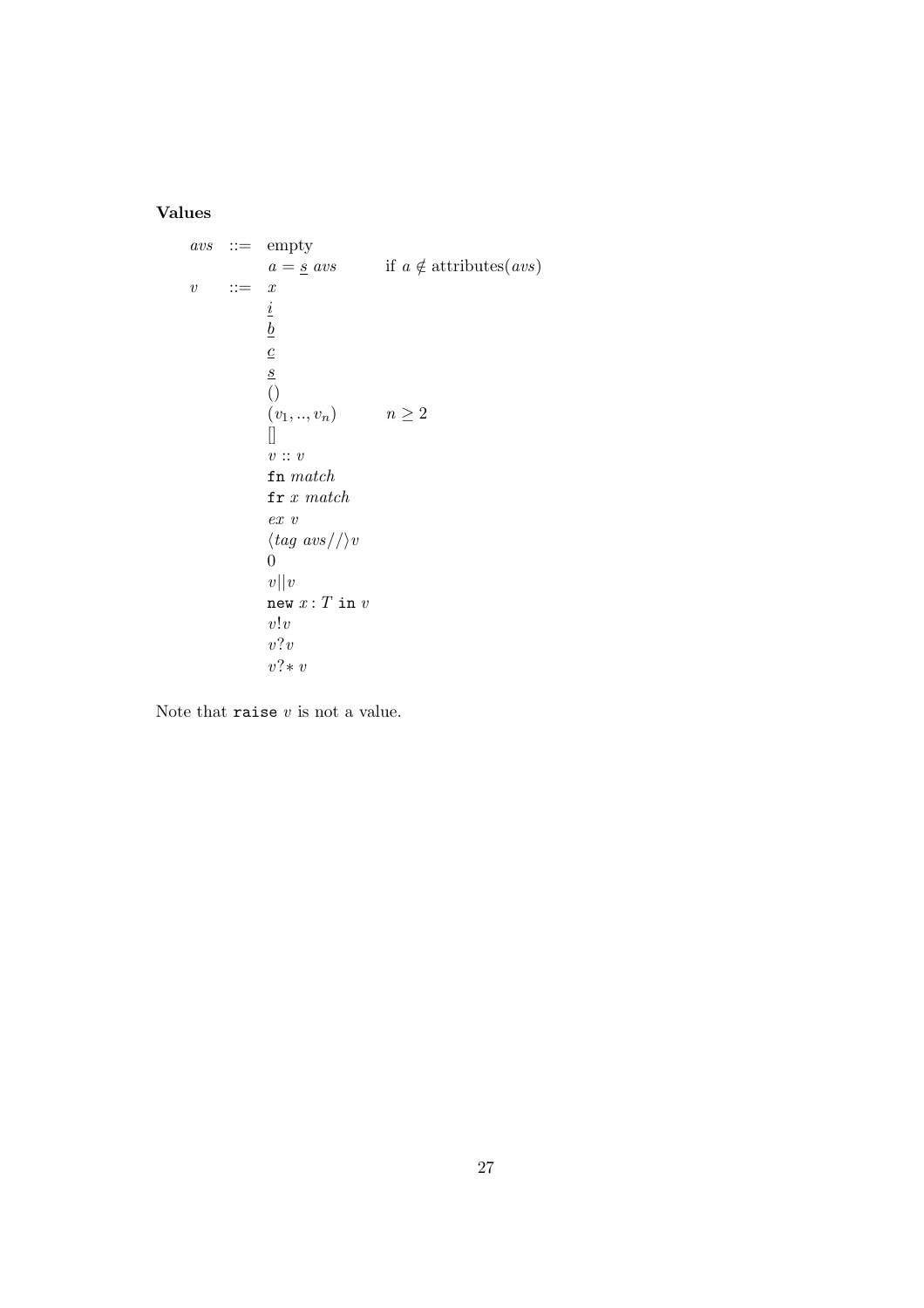#### Matching

We define a partial function match $($ ,  $)$ ,  $)$  taking a type environment, a value, and a pattern (in which all variables are distinct) and giving a substitution.

Note that matching involves typing, because of the subtyping with content and MU, and that there may be many types T such that  $E \vdash v : T$ .

match $(E, v, * : T)$ <br>
match $(E, v, x : T)$  = { $\}$  if  $E \vdash v : T$ <br>
= { $v/x$ } if  $E \vdash v$ =  $\{v/x\}$  if  $E \vdash v : T$ <br>=  $\{\}$ match $(E, \underline{i}, \underline{i})$  = {}<br>match $(E, \underline{b}, \underline{b})$  = {} match $(E, \underline{b}, \underline{b})$  = {}<br>match $(E, \underline{c}, \underline{c})$  = {} match $(E, \underline{c}, \underline{c})$  = {}<br>match $(E, \underline{s}, \underline{s})$  = {} match $(E, \underline{s}, \underline{s})$  = {}<br>match $(E, (),())$  = {} match $(E,(),())$ <br>match $(E,(v_1,..,v_n),(p_1,..,p_n))$ = match $(E, v_1, p_1) \cup ... \cup$  match $(E, v_n, p_n)$   $n \ge 2$ <br>= {} match $(E, []$ ,  $[]$ )<br>match $(E, v_1 :: v_2, p_1 :: p_2)$ = match $(E, v_1, p_1)$   $\cup$  match $(E, v_2, p_2)$ <br>= match $(E, v, p)$  $match(E, ex, v, exp)$ match $(E, \langle tag \, \textit{avs}/\rangle \mid v, \langle tp \, \textit{aps}/\rangle \mid p) = \text{tmatch}(E, \textit{tag}, tp) \cup \text{asmatch}(E, \textit{avs}, \textit{aps})$  $\cup$ match $(E, v, p)$  $match(E, v, p)$  undefined otherwise

This definition uses the following auxiliary functions for tag, attribute sequence and attribute matching:

tmatch $(tag, *)$  = {}<br>tmatch $(tag, tag)$  = {} tmatch $(tag, tag)$  = {}<br>tmatch $\{tag, \{x\}$  =  $\{tag/x\}$ tmatch{tag, {x}) = {tag/x}<br>tmatch(tag, tag') = \[\text{ nm}{\text{ nm}}}  $tmatch(tag, tag')$ if  $taq' \neq taq$  $\text{asmatch}(\text{empty}, \text{empty}) = \{\}$ <br> $\text{asmatch}((a = s \text{ avs}), \text{empty}) \text{undefined}$  $\text{asmatch}((a = s \text{ avs}), \text{empty})$  $\text{asmatch}(avs, *)$  = {}<br>asmatch( $avs, (a = ap \; aps)$ ) = an  $=$  amatch(avs  $a = ap$ ) ∪ asmatch(avs, aps)  $amatch(empty, a = ap)$  undefined  $amatch((a = s \, avs), a = ap)$  $\prime(\underline{s}, ap)$  $\text{amatch}((a' = s \text{ avs}), a = ap) = \text{amatch}(avs, a = ap)$  if a if  $a' \neq a$ amatch 0  $= \{ \}$ amatch 0  $= \{ \}$ amatch'( $\underline{s}$ ' undefined if  $s' \neq s$ amatch'  $= \{s/x\}$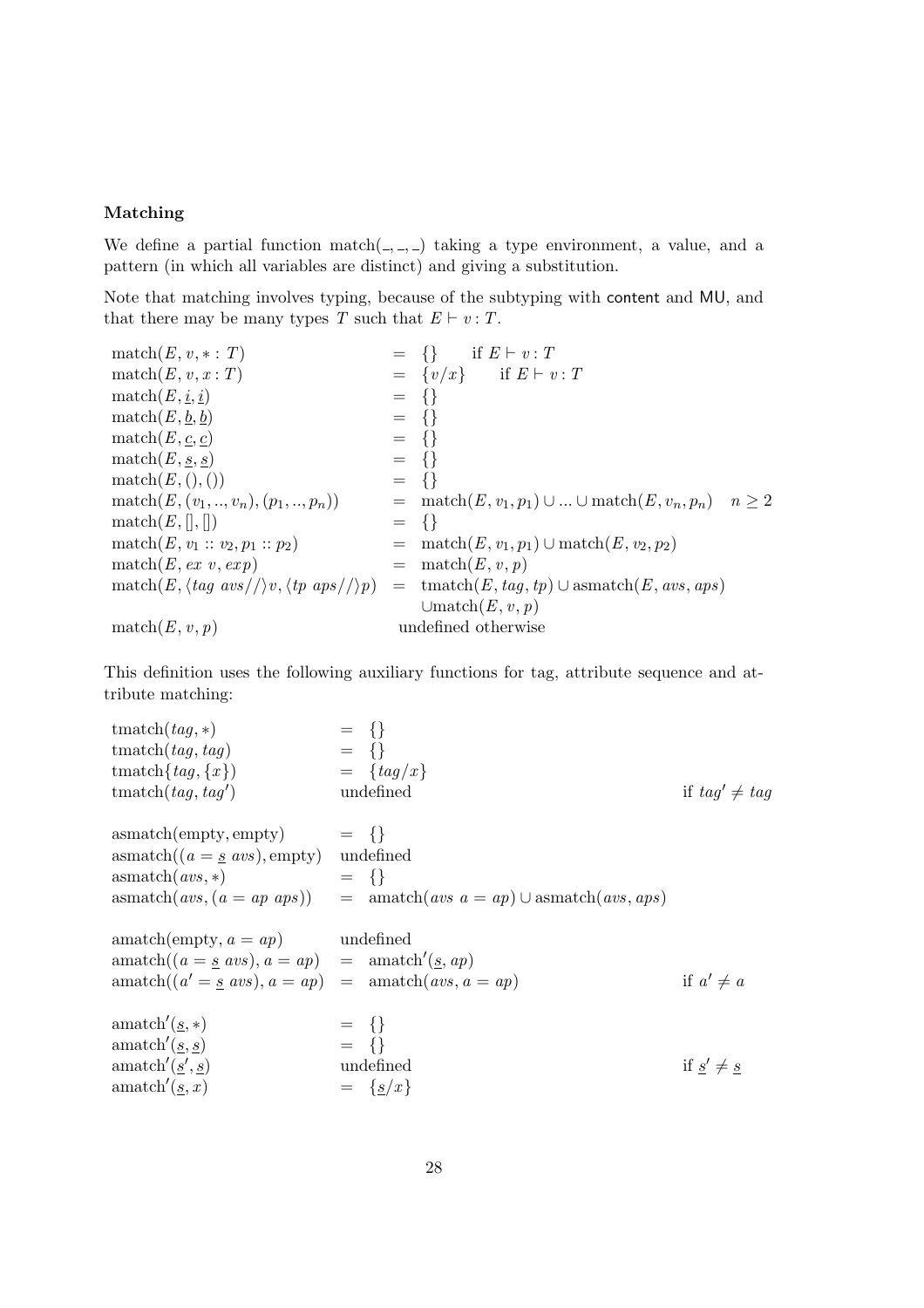# Fun-reduction  $e_1 \stackrel{\text{fun}}{\longrightarrow} e_2$

Sequential reduction contexts:

$$
C ::= \text{ if } \_\text{then } e_1 \text{ else } e_2
$$
\n
$$
(v_1, \ldots, \ldots, e_n) n \ge 2
$$
\n
$$
v ::=
$$
\n
$$
v ::=
$$
\n
$$
e
$$
\n
$$
v ::=
$$
\n
$$
e
$$
\n
$$
v =
$$
\n
$$
v =
$$
\n
$$
v =
$$
\n
$$
v =
$$
\n
$$
v =
$$
\n
$$
v =
$$
\n
$$
v =
$$
\n
$$
v =
$$
\n
$$
v =
$$
\n
$$
v =
$$
\n
$$
v =
$$
\n
$$
v =
$$
\n
$$
v =
$$
\n
$$
v =
$$
\n
$$
v =
$$
\n
$$
v =
$$
\n
$$
v =
$$
\n
$$
v =
$$
\n
$$
v =
$$
\n
$$
v =
$$
\n
$$
v =
$$
\n
$$
v =
$$
\n
$$
v =
$$
\n
$$
v =
$$
\n
$$
v =
$$
\n
$$
v =
$$
\n
$$
v =
$$
\n
$$
v =
$$
\n
$$
v =
$$
\n
$$
v =
$$
\n
$$
v =
$$
\n
$$
v =
$$
\n
$$
v =
$$
\n
$$
v =
$$
\n
$$
v =
$$
\n
$$
v =
$$
\n
$$
v =
$$
\n
$$
v =
$$
\n
$$
v =
$$
\n
$$
v =
$$
\n
$$
v =
$$
\n
$$
v =
$$
\n
$$
v =
$$
\n
$$
v =
$$
\n
$$
v =
$$
\n
$$
v =
$$
\n
$$
v =
$$
\n
$$
v =
$$
\n
$$
v =
$$
\n
$$
v =
$$
\n
$$
v =
$$
\n
$$
v =
$$
\n
$$
v =
$$
\n $$ 

(we use atomic reduction contexts, as the exception propagation rule involves a context equality test).

Axioms:

if true then 
$$
e_1
$$
 else  $e_2$   
\nif false then  $e_1$  else  $e_2$   
\n $(fn\ p_1 \Rightarrow e_1 | ... | p_n \Rightarrow e_n)v$   
\n $(fr\ x p_1 \Rightarrow e_1 | ... | p_n \Rightarrow e_n)v$   
\n $\{(fr\ r x p_1 \Rightarrow e_1 | ... | p_n \Rightarrow e_n)v$   
\n $\{(fr\ r x p_1 \Rightarrow e_1 | ... | p_n \Rightarrow e_n)v$   
\n $(fn\ p_1 \Rightarrow e_1 | ... | p_n \Rightarrow e_n)v$   
\n $(fr\ r x p_1 \Rightarrow e_1 | ... | p_n \Rightarrow e_n)v$   
\n $(fr\ r x p_1 \Rightarrow e_1 | ... | p_n \Rightarrow e_n)v$   
\n $\{\begin{array}{c}\n\text{fun} \\
\text{int} \\
\text{rule} \\
\text{int} \\
\text{int} \\
\text{int} \\
\text{int} \\
\text{int} \\
\text{int} \\
\text{int} \\
\text{int} \\
\text{int} \\
\text{int} \\
\text{int} \\
\text{int} \\
\text{int} \\
\text{int} \\
\text{int} \\
\text{int} \\
\text{int} \\
\text{int} \\
\text{int} \\
\text{int} \\
\text{int} \\
\text{int} \\
\text{int} \\
\text{int} \\
\text{int} \\
\text{int} \\
\text{int} \\
\text{int} \\
\text{int} \\
\text{int} \\
\text{int} \\
\text{int} \\
\text{int} \\
\text{int} \\
\text{int} \\
\text{int} \\
\text{int} \\
\text{int} \\
\text{int} \\
\text{int} \\
\text{int} \\
\text{int} \\
\text{int} \\
\text{int} \\
\text{int} \\
\text{int} \\
\text{int} \\
\text{int} \\
\text{int} \\
\text{int} \\
\text{int} \\
\text{int} \\
\text{int} \\
\text{int} \\
\text{int} \\
\text{int} \\
\text{int} \\
\text{int} \\
\text{int} \\
\text{int} \\
\text{int} \\
\text{int} \\
\text{int} \\
\text{int} \\
\text{int} \\
\text{int} \\
\text{int} \\
\text{int} \\
\text{int} \\
\text{int} \\
\text{int} \\
\text{int} \\
\text{int} \\
\text{int} \\
\text{int} \\
\text{int} \\
\text{int} \\
\text{int} \\
\text{int} \\
\text$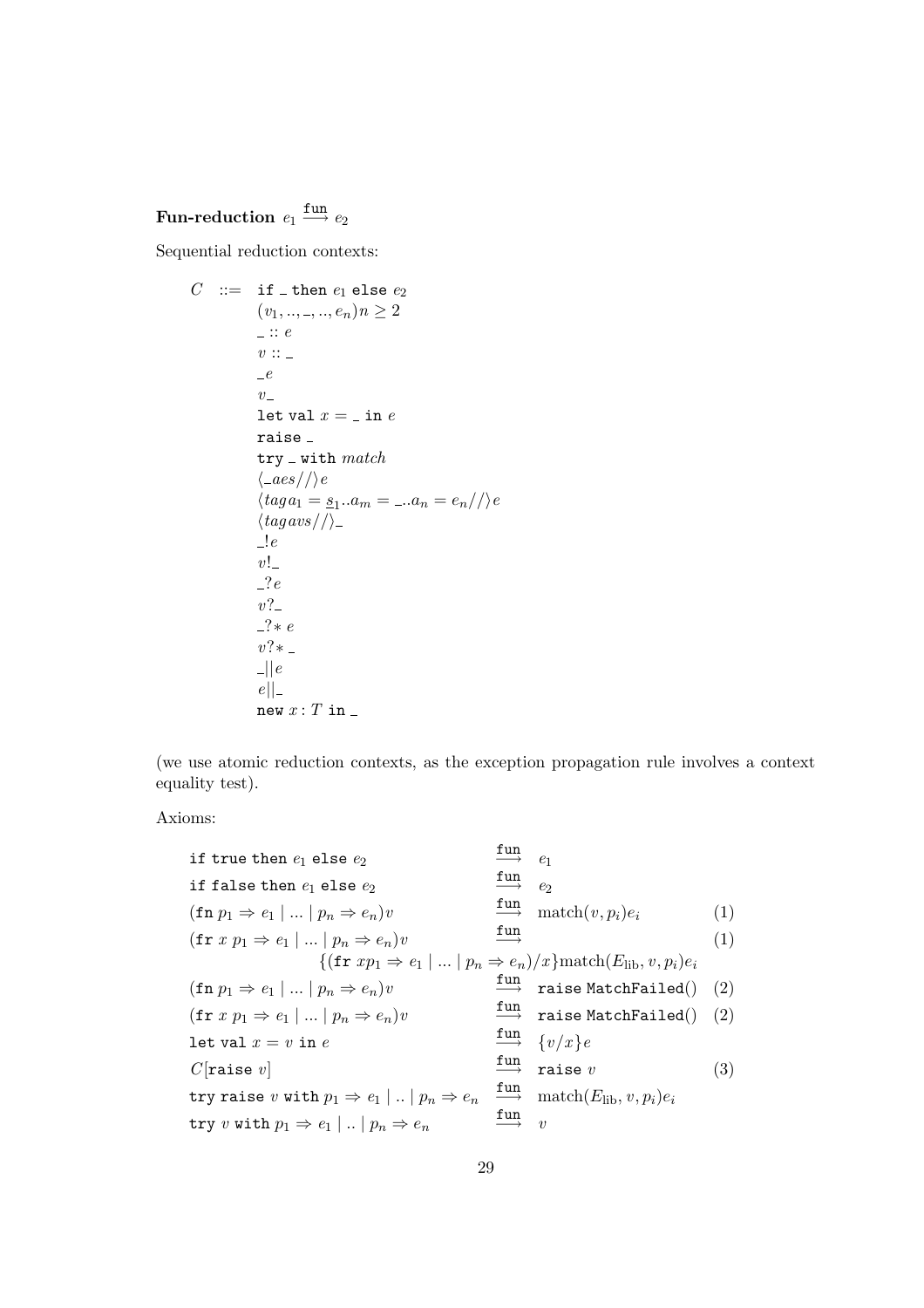- (1) where  $i \in 1..n$  is the least such that match( $E_{\text{lib}}$ ,  $v, p_i$ ) is defined.
- (2) where there is no  $i \in 1..n$  such that match( $E_{\text{lib}}$ ,  $v, p_i$ ) is defined.

(3) if there does not exist  $(p_1 \Rightarrow e_1 \mid .. \mid p_n \Rightarrow e_n)$  and <u>i</u> such that  $C = \text{try }$  with  $p_1 \Rightarrow$  $e_1 |$  ...  $| p_n \Rightarrow e_n$  and match( $E_{\text{lib}}$ ,  $v, p_i$ ) defined

Note that these rules allow fun-reduction inside expressions of type proc, eg x!((fn i: int  $\Rightarrow$  $z \perp i/7$ )  $\frac{\text{fun}}{\longrightarrow} x!(z \cdot 7)$ , and even  $x!$   $(e \mid (\text{fn } i : \text{int} \Rightarrow z! i)/7)$   $\frac{\text{fun}}{\longrightarrow} x!$   $(e \mid z!7)$ . They do not specify an evaluation order between parallel components (to not over-constrain the implementation). We do specify an evaluation order elsewhere, though. Fun-reduction has no side effects except exceptions, due to the function/process separation enforced by typing (and hence the rules above do not need to deal with scope extrusion).

#### Structural congruence  $e_1 \equiv e_2$

Define a structural equivalence  $\equiv$  over core expressions to be the least relation generated by the axioms:

0 $||e_1$   $\equiv e_1$ <br>  $e_1||e_2$   $\equiv e_2$  $e_1||e_2 = e_2||e_1$ <br>  $e_1||(e_2||e_3) = (e_1||e_2)||e_3$  $e_1||(e_2||e_3)$   $\equiv (e_1||e_2)||e_3$  $e_1$ ||new  $x: T$  in  $e_2 \equiv$  new  $x: T$  in  $e_1$ || $e_2$  if  $x$  not free in  $e_1$ 

with standard rules for equivalence and for congruence with respect to parallel composition and the new operator. Note it is important not to have congruence rules for tuples, I/O operators, or any other constructs.

# $\textbf{Proc-reduction} \ \textit{e}_{1} \overset{\textbf{proc}}{\longrightarrow} \textit{e}_{2}$

Concurrent reduction contexts:

$$
D \quad ::= \quad \_ \\ \qquad \qquad \frac{\_}{\_} || e
$$
\n
$$
\text{new } x : T \text{ in } D
$$

Axioms:

 $x!v_1||x?v_2 \xrightarrow{\text{proc}} v_2v_1$  $x!v_1||x? \ast v_2 \xrightarrow{\text{proc}} (v_2v_1)||x? \ast v_2$ 

# $\textbf{Reduction} \ \textit{e} \longrightarrow \textit{e}'$

The complete reduction relation is defined by

$$
\frac{e \xrightarrow{\text{fun}} e'}{C[e] \longrightarrow C[e']} \qquad \frac{e_1 \equiv D[e'_1] \ e'_1 \xrightarrow{\text{proc}} e'_2 D[e'_2] \equiv e_2}{e_1 \longrightarrow e_2}
$$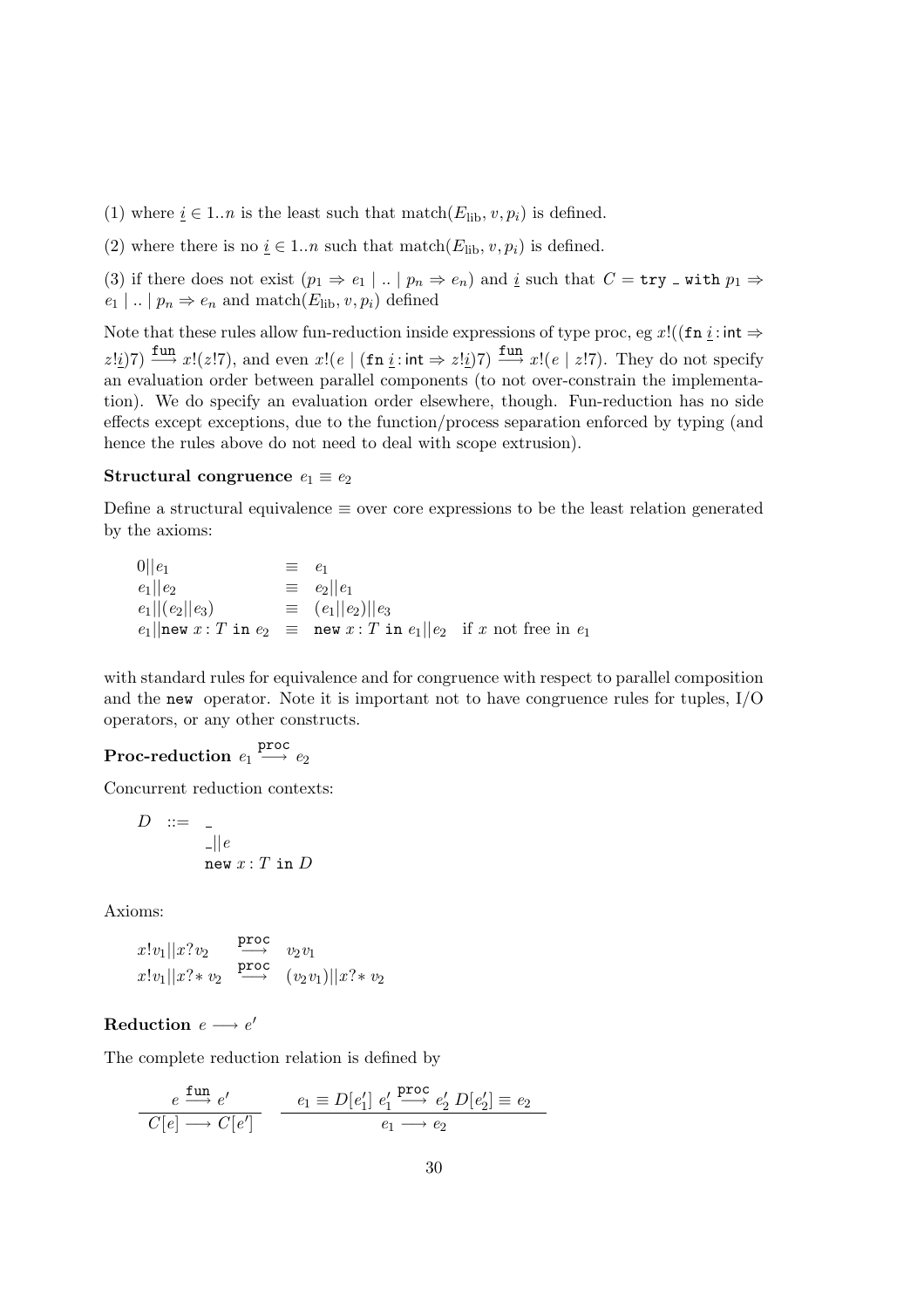combining fun reduction and proc reduction, and closing the latter under structural congruence.

Note that the proc rules require the channel and argument parts to both be reduced to values before communication can occur. (In fact, it is uncommon to write e.g.  $e!e'$  for non-value e).

Note that typing rules out examples like  $x!(new \, y : int chan \, in \, y)$  where one would have to decide whether to scope-extrude the new before or after the output.

Note that non-handled exceptions in processes here simply become stuck, eg

x!(raise  $ex()$ )||x?f

The simplest choice here is to report the error on stderr, discard the output or input, and continue executing, for any process structurally congruence to one of the following:

 $D[$ raise  $v!e]$   $D[$ raise  $v?e]$   $D[$ raise  $v?*e]$  $D[v!$ raise  $v']$   $D[v?$ raise  $v']$   $D[v? * \texttt{raise } v']$ 

A more satisfactory solution would involve process groups. We do not specify the runtime errors here, but they are straightforward.